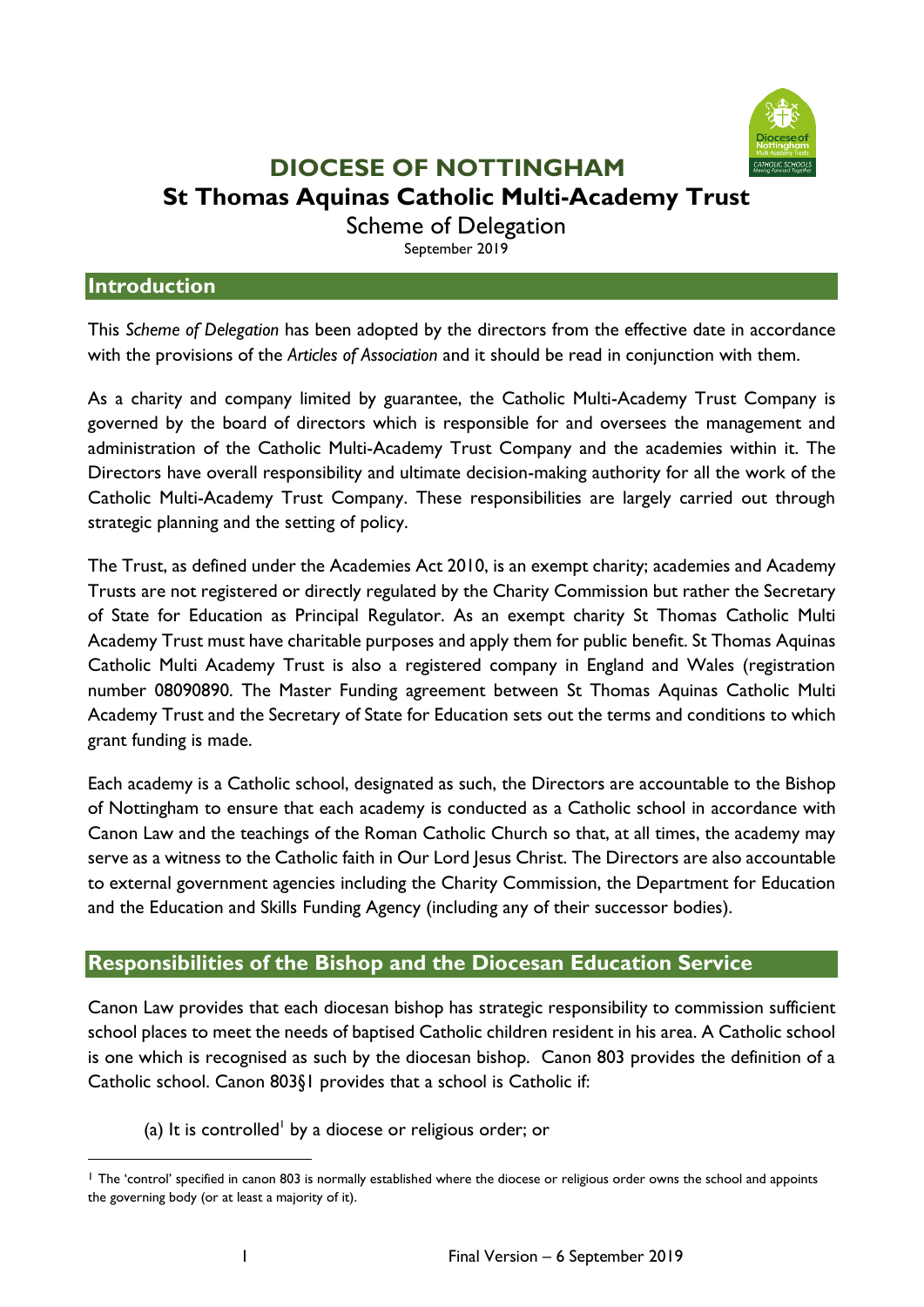(b) It is acknowledged in a written document as Catholic by the diocesan bishop.

All Catholic schools are subject to the jurisdiction of the diocesan bishop, even those that are not in diocesan trusteeship. Canon 806§1 states:

*The diocesan bishop has the right to watch over and inspect Catholic schools in his territory…and has the right to issue directives concerning the general inspection of Catholic schools…those who are in charge of Catholic schools are to ensure, under the supervision of the local Ordinary<sup>2</sup> , that the formation given in them, including its academic standards, are at least as outstanding as that in other schools in the area.* 

In respect of his schools the bishop has the legal right to appoint (and remove) an overall majority of directors and governors, who are known as foundation directors and foundation governors. In addition to all the other legal responsibilities of the Academy Trust Company, the law recognises that foundation directors/governors are appointed specifically to ensure:

- That the Catholic character of the school is preserved;
- That the school is conducted in accordance with its trust deed; and
- That the Religious Education curriculum is in accordance with the bishop's policy for his diocese, based on the Bishops' Conference *Curriculum Directory for Religious Education.*

The diocesan bishop, acting through his Director of Education, is responsible for:

- The provision and future development of excellent Catholic education throughout the diocese
- The oversight of high educational standards, progress and outcomes in all diocesan schools
- The appointment, development and training of foundation directors and governors and their removal
- The inspection of the religious life of schools and RE (section 48/diocesan canonical inspections)
- The development of Catholic teachers and leaders (and all appointments should be made in accordance with diocesan protocol)
- The oversight of school buildings/estates and capital projects
- Planning of school place provision
- Engaging with the Regional Schools Commissioner and Ofsted
- Maintaining links with the Catholic Education Service and the government

<sup>&</sup>lt;sup>2</sup> 'Ordinary' includes the diocesan bishop and those, such as Vicars General and Episcopal Vicars, exercising Ordinary jurisdiction on his behalf as well as to describe the relevant Religious Superior in respect of religious order schools, and this also includes their respective representative officers.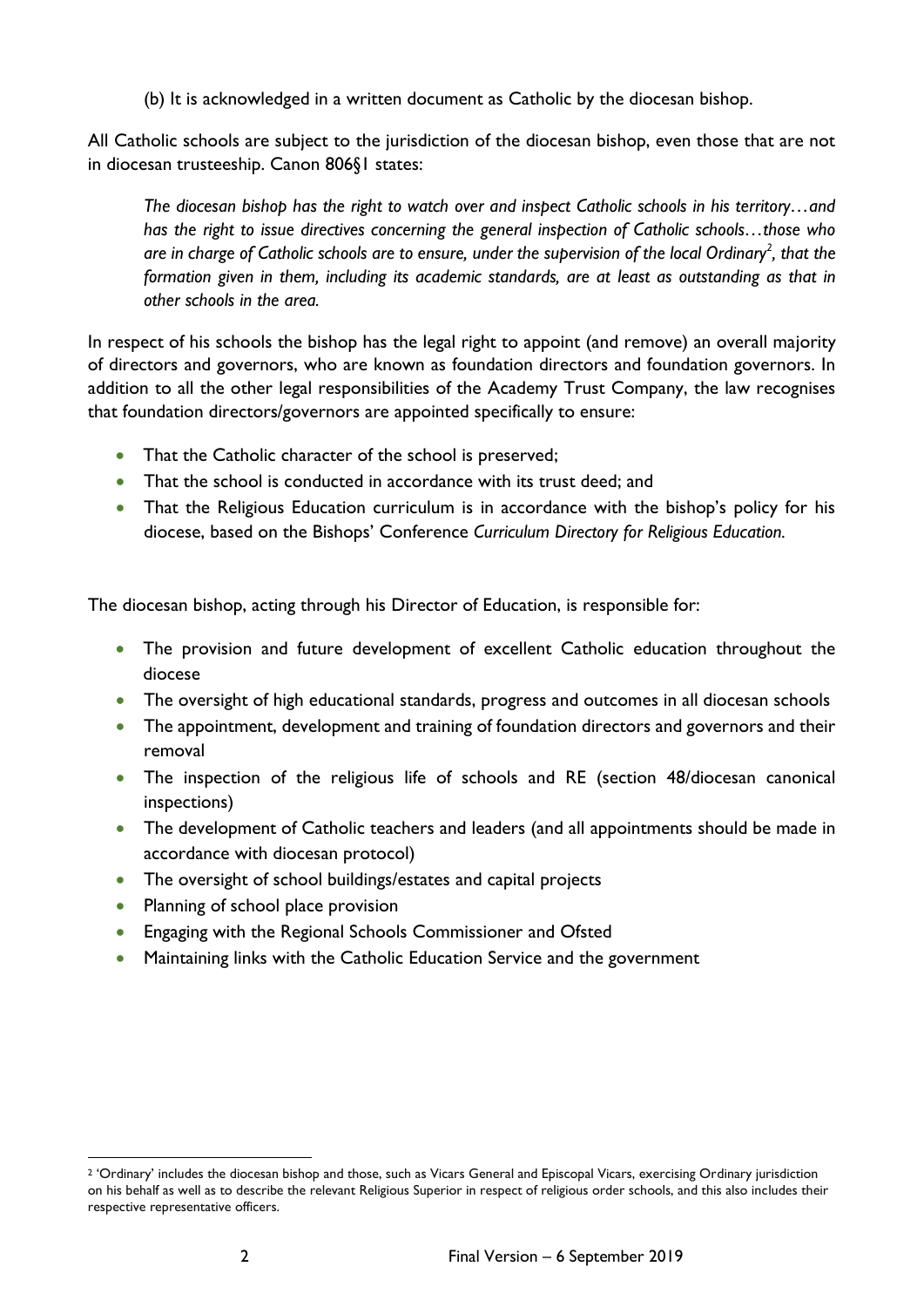### **Governance Structure and Lines of Accountability**



| KFY |                                                                             |
|-----|-----------------------------------------------------------------------------|
|     | Safeguards the<br>diocesan vision for<br>Catholic Education                 |
|     | Formal Accountability                                                       |
|     | <b>Updates on Progress</b>                                                  |
|     | Monitors and<br>scrutinises<br>performance through<br>support and challenge |
|     | Professional advice, in<br>line with Scheme of<br>Delegation                |
|     | Provides advice and<br>feedback                                             |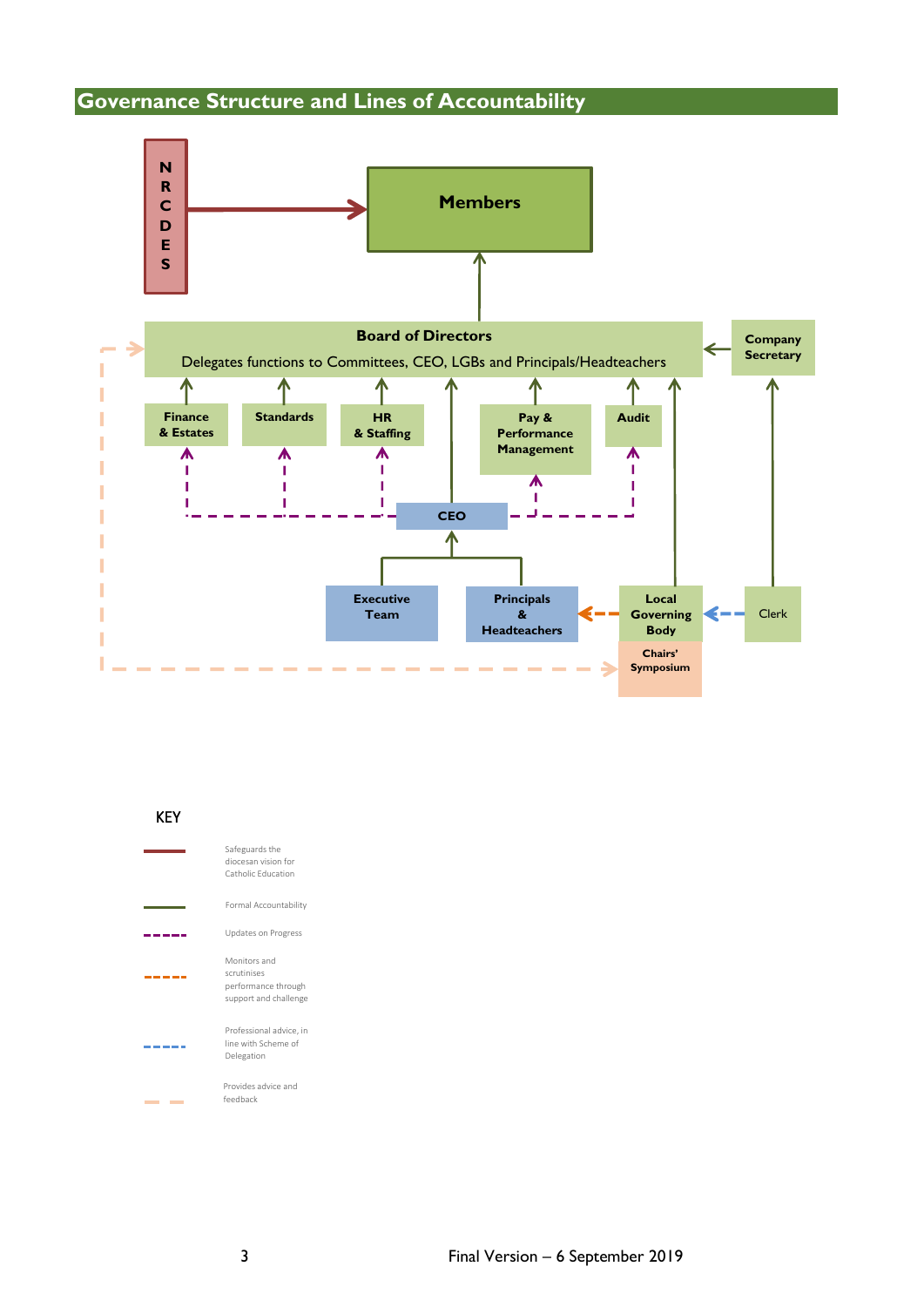- The Members (one of whom is the Bishop of Nottingham) appoint (and remove) the Directors.
- **The Catholic Multi-Academy Trust Company Board of Directors (The Board) is responsible for** the following core functions:
	- **-** ensuring clarity of vision, Catholic ethos and strategic direction;
	- **-** holding the Chief Executive Officer to account for the educational performance of the Catholic Multi-Academy Trust Company's academies and their pupils, and the performance management of staff;
	- **-** overseeing the financial performance of the Catholic Multi-Academy Trust Company and making sure its money is well spent.
- **The Board appoints the CEO, to whom it delegates responsibility for delivery of the vision and** strategy and will hold the CEO to account for the conduct and performance of the Catholic Multi-Academy Trust, including the performance of the academies within the Trust, and for its financial management.
- **IF** In turn, the CEO line manages other senior executives and the principals/headteachers, setting their targets and performance managing them.
- The Board constitutes committees for:
	- **-** Standards
	- **-** Finance & Estates
	- **-** HR & Staffing
	- **-** Pay & Performance Management
	- **-** Audit

The areas of Catholic Life and safeguarding are retained at board level. At least three Directors must sit on each of the above committees.

- **The Board constitutes local governing bodies (LGB). These are also committees of The Board.** The Board delegates some of its academy level monitoring and scrutinising functions to the LGBs, and uses these committees to:
	- **-** promote the vision of the Catholic Multi-Academy Trust Company;
	- **-** promote and develop Catholic Life;
	- **-** monitor the school development plan;
	- **-** support and challenge the principal/headteacher;
	- **-** maintain and develop relationships with staff, parents and the parish community
	- **-** ensure arrangements for safeguarding pupils and staff in the academy are fully compliant with statutory requirements.

Directors may attend LGB meetings but are not required to sit on LGBs. The LGB will report regularly to The Board on the performance of the academy and progress against the school development plan and the other core objectives for the LGB. The CEO and The Board will report regularly to the LGB on CMAT development and progress against the core objectives for the CMAT. The CEO will, following the procedure set out in the '*CMAT Guidance on*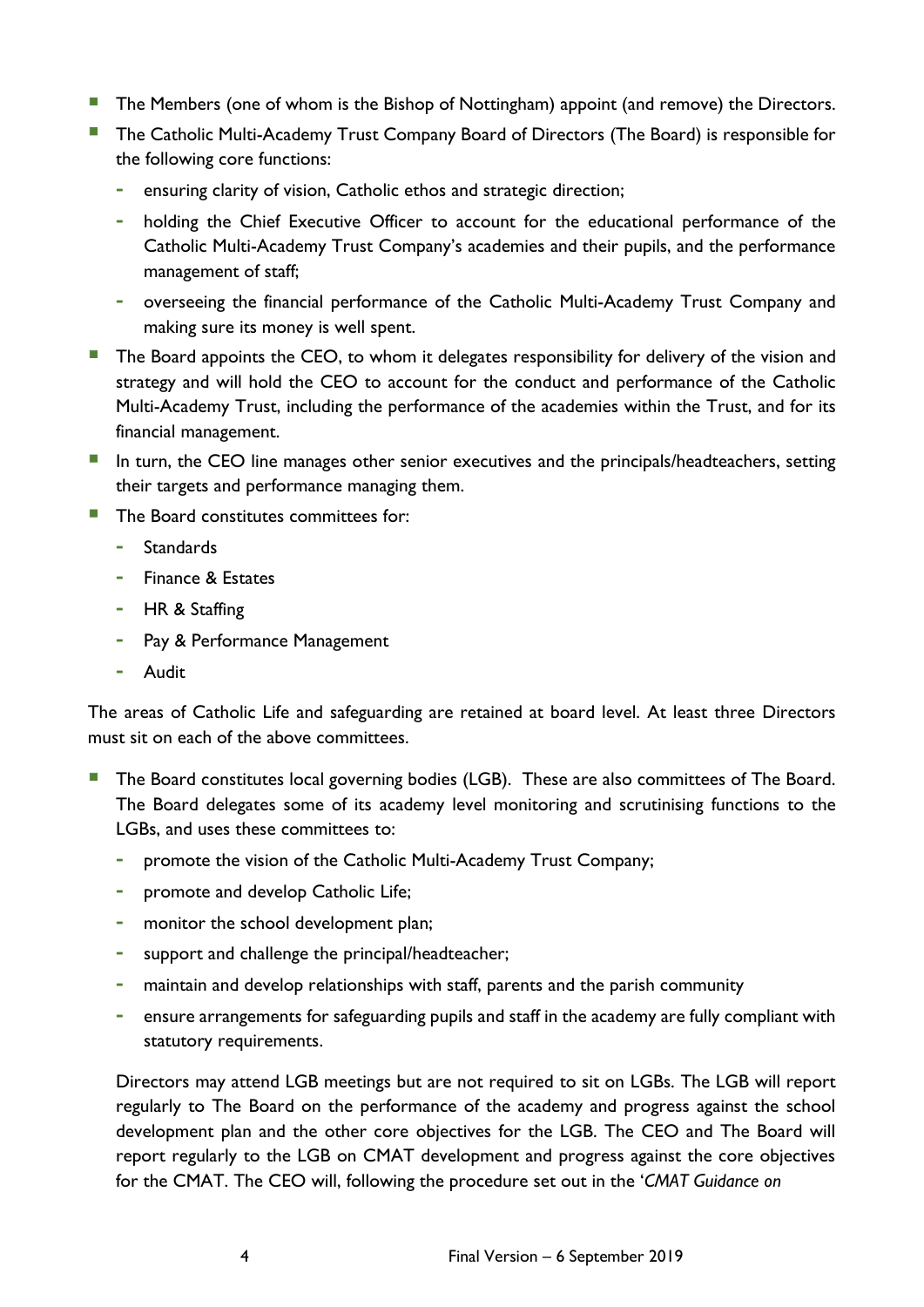*Performance Management'*, seek input from the Chair of the LGB when undertaking the academy principal/headteacher/executive headteacher's performance management.

- **E** Whilst the principal/headteacher is being line managed by the CEO, the LGB will support them to hold the principal/headteacher to account on the Catholic Life of the school, standards and the delivery of the school development plan. Should the LGB have concerns about the performance of the principal/headteacher then these concerns will be reported to The Board following the procedure set out in the *Appraisal Policy and Procedure*.
- The LGB will also review the performance of the CMAT central functions and the CEO and will report their considerations to The Board.

#### **Roles and Responsibilities**

### **The role of the Members**

The Members of the Catholic Multi-Academy Trust Company are guardians of the governance of the Trust, they safeguard the Bishop's interests and as such have a different status to Directors. They are the signatories to the *Memorandum of Association* and agree the Catholic Multi-Academy Trust Company's *Articles of Association*. Members are also responsible for approving any amendments made to the *Articles of Association*. The *Articles of Association* describe how the Catholic Multi-Academy Trust Company will be constituted. The Members appoint Directors to ensure that the Catholic Multi-Academy Trust Company's charitable objects are carried out and will remove Directors if they fail to fulfil their responsibilities. The Board submits an annual report on the performance of the Catholic Multi-Academy Trust Company to the Members.

There will be seven Members, one of whom will be the Bishop of Nottingham. One of the Members will be appointed as a Director of the Academy Trust Board. Members are not permitted to be employees of the Catholic Multi-Academy Trust Company.

The Members will hold The Board to account on standards and the delivery of the Bishop's vision for CMATs in the Diocese of Nottingham. The NRCDES will support the Members in this function.

The Members of the CMATs in the Diocese of Nottingham as of 1 September 2019 are:

- Rt Rev Patrick McKinney (Bishop of Nottingham)
- Rev Simon Gillespie (Episcopal Vicar for Catholic Education)
- Mr David Lawes (Financial Secretary for the Diocese of Nottingham)
- Mr Kenneth Daly (Chair of the Our Lady of Lourdes Catholic Multi-Academy Trust)
- Mr George Krawiec (Chair of the St Thérèse of Lisieux Catholic Multi-Academy Trust)
- Mrs Sarah Noon (Chair of the St Thomas Aquinas Catholic Multi-Academy Trust)
- Mrs Jacqueline Rodden (Chair of the St Ralph Sherwin Catholic Multi-Academy Trust)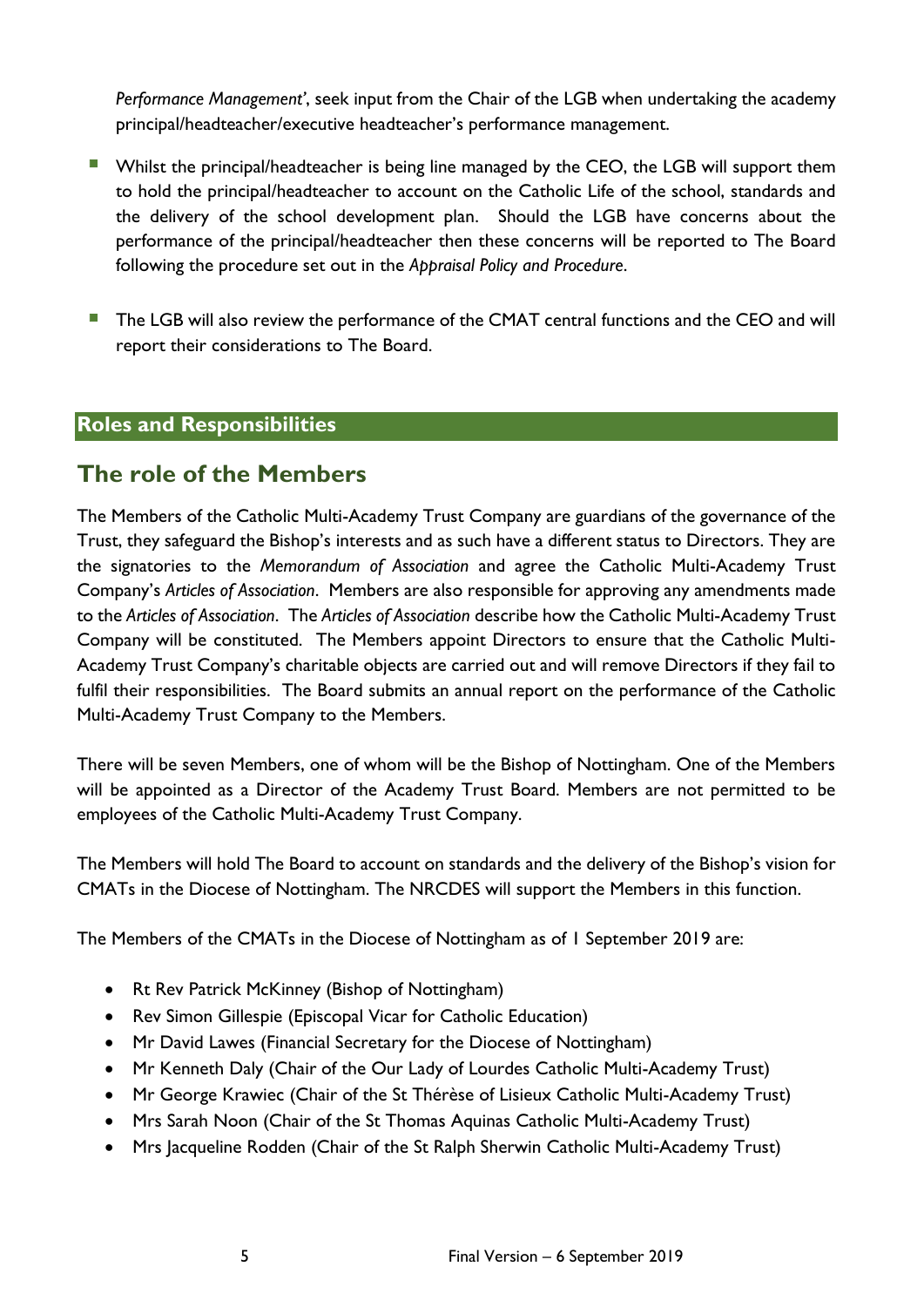## **The role of the Directors**

The Catholic Multi-Academy Trust Company is a charitable company and so Directors are both charity trustees (within the terms of section 177(1) of the Charities Act 2011) and company directors. As Directors of the Catholic Multi-Academy Trust Company are bound by both charity and company law, the terms 'trustees' and 'directors' are often used interchangeably. The Nottingham Roman Catholic Diocesan Education Service uses the term 'Director' as it avoids the possible confusion caused when referring to the 'Diocesan Trustees'. Employees will be referred to as Executive Directors.

The Directors are responsible for the general control and management of the administration of the Catholic Multi-Academy Trust Company, and in accordance with the provisions set out in the *Memorandum of Association*, *Articles of Association* and its funding agreement, the Directors are legally responsible and accountable for all statutory functions, for the performance of all academies within the Catholic Multi-Academy Trust Company, and must approve a written *Scheme of Delegation* of financial and other powers that maintain robust internal control arrangements.

The Directors are responsible for the prudent management of all resources including financial. All companies are required under company law to produce accounts that give a true and fair view and follow UK accounting standards.

The Directors must comply with:

- Any guidance issued by the Diocese under Canon Law
- The general law of charity
- Company law
- Tax law
- The Education and Skills Funding Agencies' current *Academies Financial Handbook*
- The terms of the Master and Supplemental Funding Agreements
- The terms set out in any additional grant funding

The Board has the right to review and adapt its governance structure at any time which includes removing or amending its *Scheme of Delegation* with the prior written consent of the Members.

### **The role of Academy Trust Committees**

The Board will establish committees to carry out some of its governance functions which may include making decisions, and any decisions so made will be deemed decisions of The Board. The membership (there must be at least three Directors) and responsibilities of committees are set out in each committee's terms of reference. The Board will appoint committee chairs and committee members according to their skills.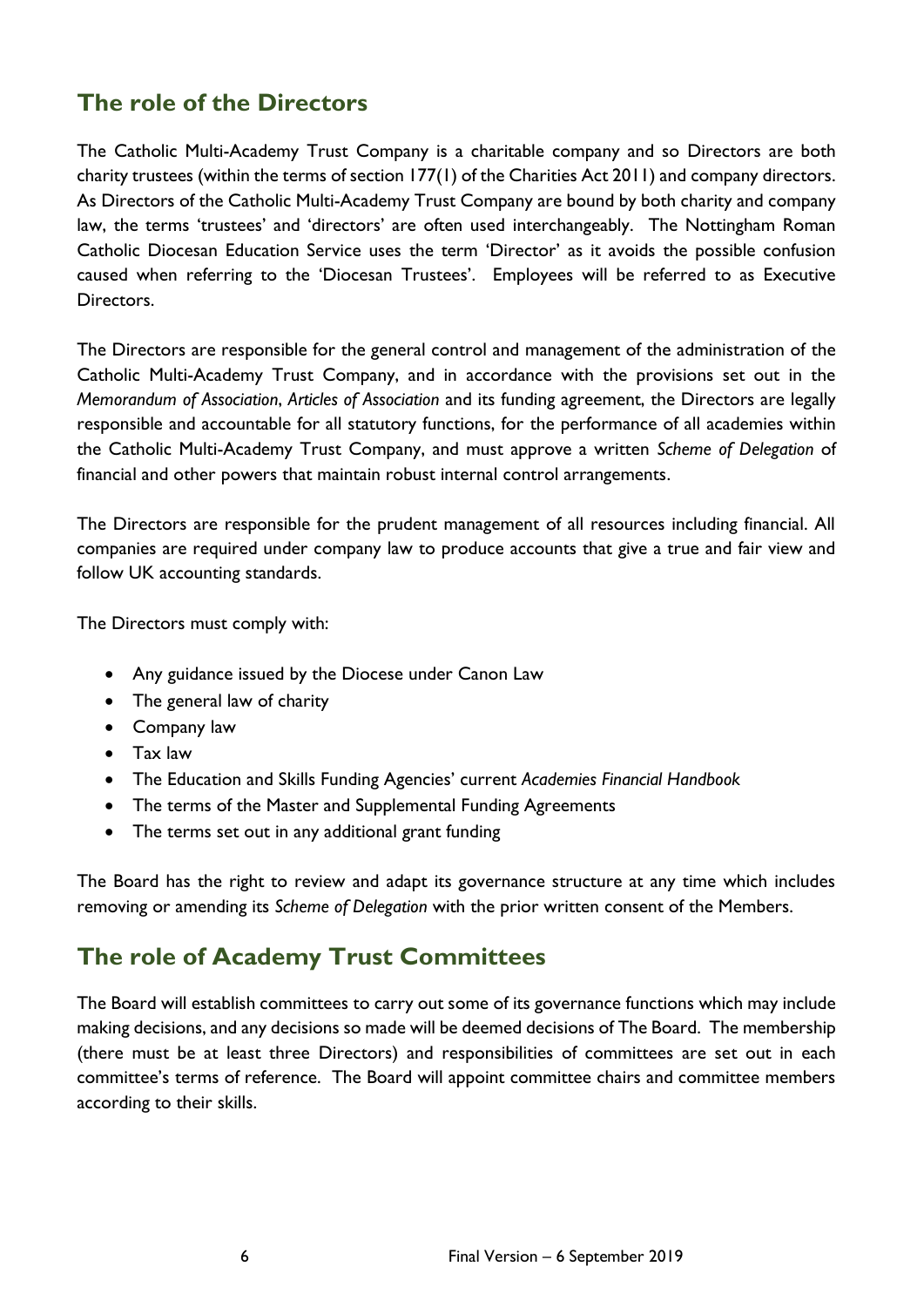# **The role of Local Governing Bodies (LGBs)**

The Board will establish local governing bodies (LGBs) to carry out some of its academy level governance functions. The LGB will be a committee of The Board. The Board will approve the appointment of the Chair of the LGB. The Chair and Vice Chair must be foundation governors.

The LGB is responsible for ensuring that there are two parent governors and that all reasonable steps are taken to fill any vacancy for the position of parent governor, appointing to the post only where it has not been possible to fill the post through an election process open to any present parent at the academy.

As a committee of The Board, delegation to the LGB can be reduced or removed at any time, although only with the prior written consent of the Members via a written submission from The Board to the NRCDES. All delegations including those that have been reduced or removed should be reviewed annually by The Board will make a written request to the Members through the NRCDES for any change to the arrangements previously agreed with them and including an extension of any arrangement beyond one year.

The Board may determine to establish an Interim Executive Board (IEB) at an academy if there are specific concerns. At the time of establishing the IEB, The Board will explain the reasons for the IEB and the criteria for it to be removed. The Board will confirm this in the IEB terms of reference which will be given to the LGB. This information will also be communicated to the NRCDES.

There will be a minimum of six local governors of whom two will be parent governors, the remainder will be foundation governors appointed by the Bishop of Nottingham. All foundation governors will be practising Catholics unless the Bishop of Nottingham allows special dispensation.

A local governor term of office will be normally be four years, with a maximum of 3 consecutive terms at the same academy. Any parish priest appointed as a foundation governor shall not be subject to this restriction and shall be able to serve such terms as are required. A local governor may serve more than 3 consecutive terms if these are not at the same academy.

Foundation governors may be removed from office by the Bishop of Nottingham. Parent governors may be removed from office by the LGB following agreement of the CMAT Board.

All governor appointments will follow an analysis of the most recent skills audit for the LGB with the successful candidate most closely matching the requirements of the LGB at that time.

## **The role of the Chief Executive Officer (CEO)**

The CEO has the delegated responsibility for the day to day operation of the Catholic Multi-Academy Trust Company including the performance of the Academy Trust Company's academies and so the CEO performance manages the academy principals/headteachers with input from the chair of the local governing body.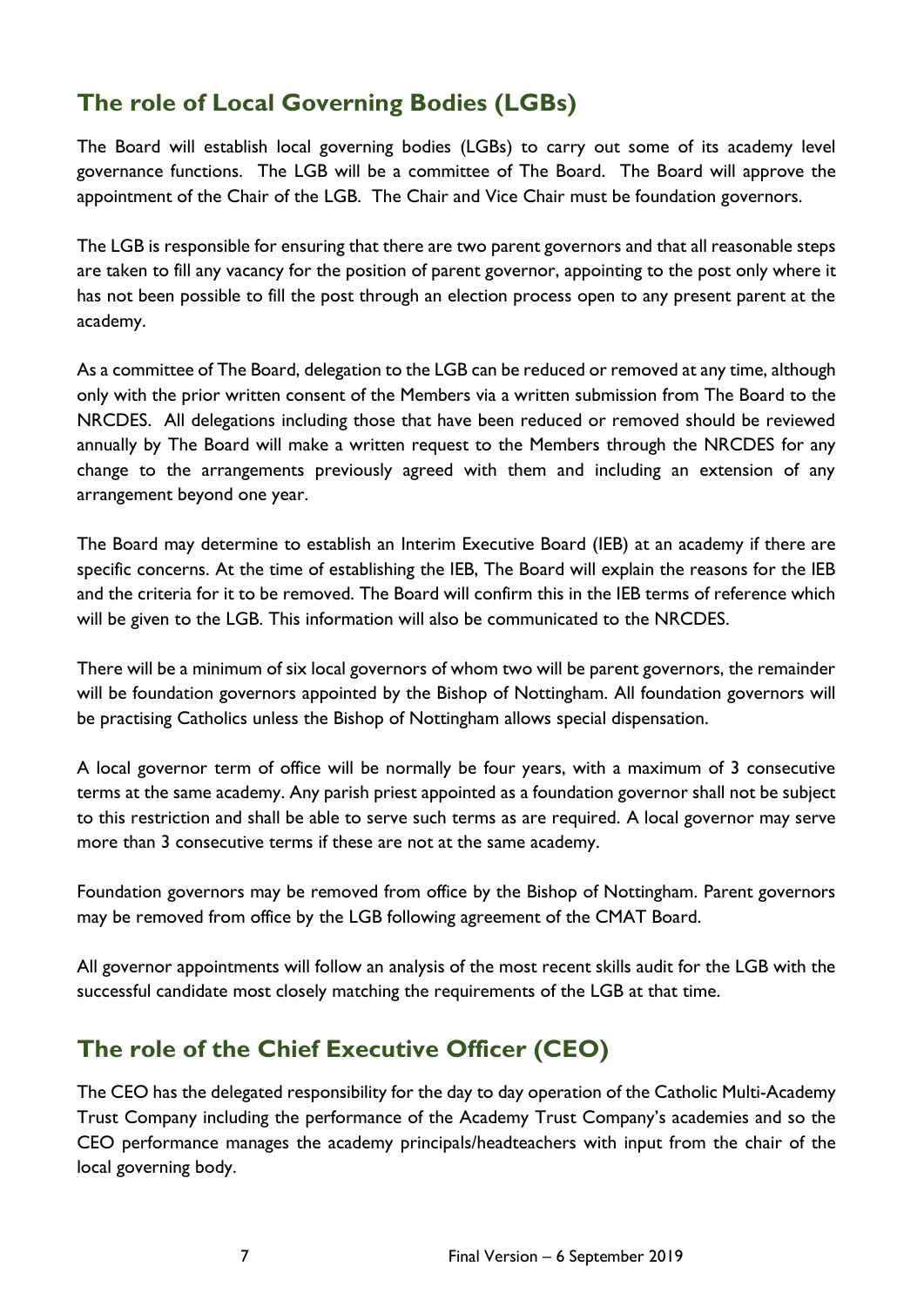The CEO is the accounting officer so has overall responsibility for the operation of the Catholic Multi-Academy Trust Company's financial responsibilities and must ensure that the organisation is run with financial effectiveness and stability; avoiding waste and securing value for money.

The CEO leads the executive management team of the Catholic Multi-Academy Trust Company. The CEO will delegate executive management functions to the executive management team and is accountable to The Board for the performance of the executive management team.

## **The role of the Academy Principal/Headteacher**

The academy principal/headteacher is responsible for the day to day management of the academy and is managed by the CEO but reports to the LGB on matters which have been delegated to it including monitoring and scrutiny of the school development plan, Catholic Life and safeguarding.

#### **Additional Information**

The Bishop of Nottingham (or his representative) may attend any meeting of The Board (including committees) and of any local governing body; no item may be deemed confidential.

## **Employees**

The Catholic Multi-Academy Trust Company is the employer of all the staff in the individual academies within the Trust. The Directors will have a strategic vision for the Trust and will need to ensure that the correct staffing structure is in place to meet the needs of the Trust as a whole and of the academies within it

### **Finances**

All academies within the Catholic Multi-Academy Trust Company must contribute a proportion of their budget to a central Trust fund in order that it can operate effectively as stipulated by The Board (and authorised by the Members). This will include a contribution, agreed from time to time, which will be made to the Nottingham Roman Catholic Diocesan Education Service by each trust to assist the NRCDES to carry out its work.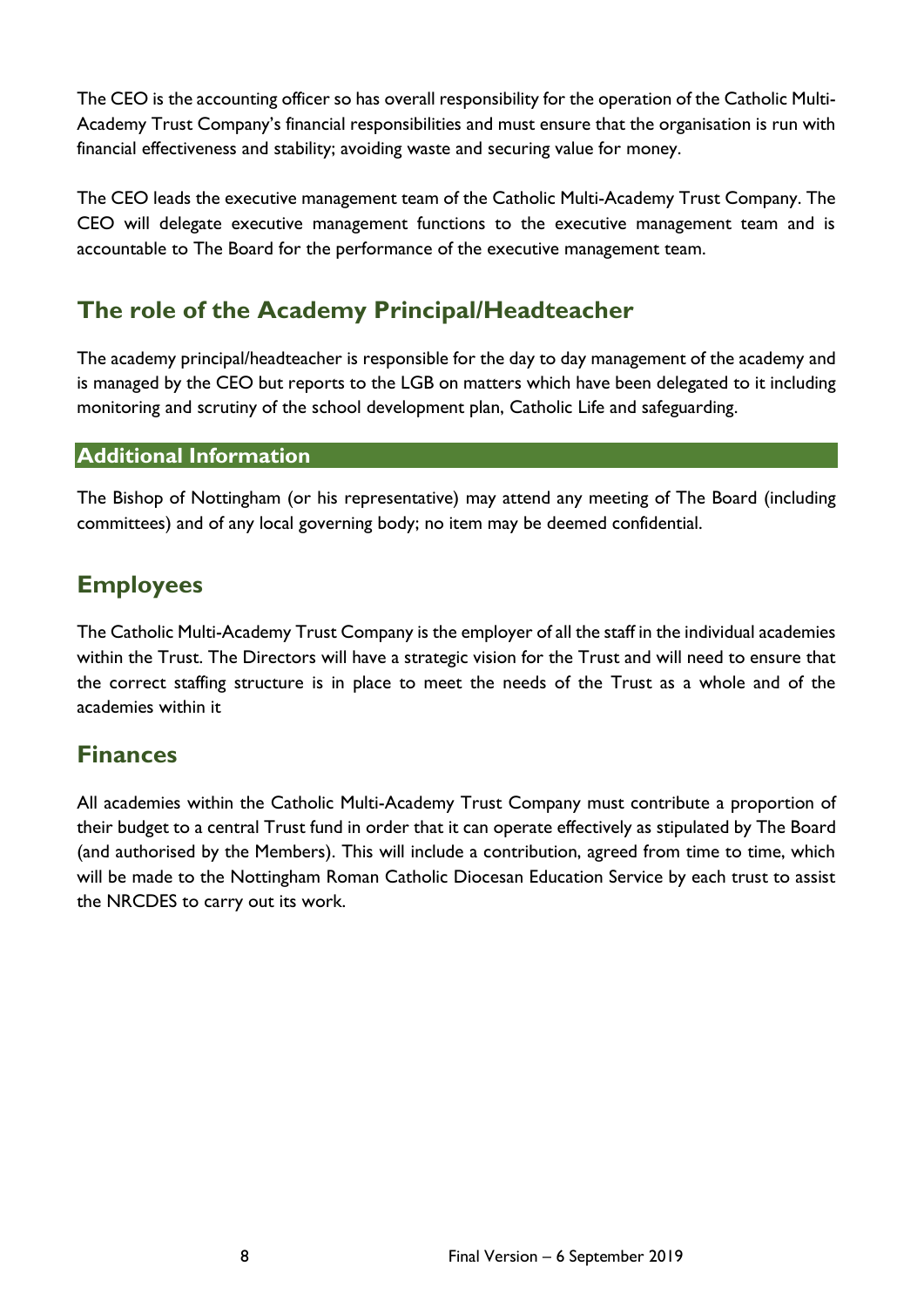# **Complaints Procedure**

The Catholic Multi-Academy Trust Company has a statutory duty for implementing a complaints procedure for all schools within its trusteeship and does this in accordance with this *Scheme of Delegation*.

The Nottingham Roman Catholic Diocesan Education Service has no authority to be party to any investigation or decision relating to a complaint made at academy or at Trust level about an academy, with the following exceptions where complaints are made about:

- Religious Education
- Collective Worship
- Relationships and Sex Education (RSE)
- Catholic ethos and mission

The Catholic Multi-Academy Trust Company is a public company and so is publicly accountable as to how it conducts its business. It must adopt a complaints procedure which is produced by the Nottingham Roman Catholic Diocesan Education Service and which is reviewed periodically.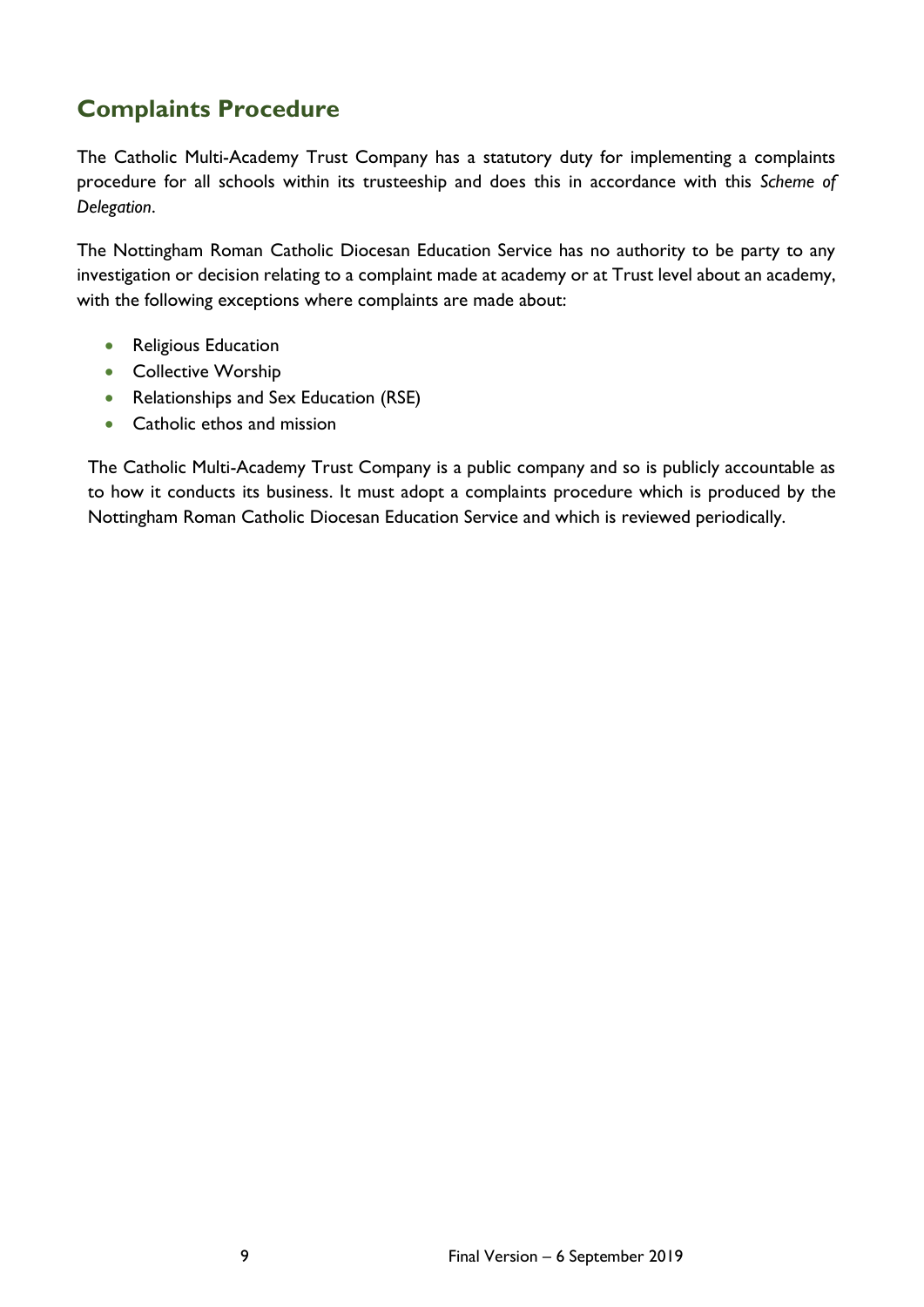| <b>GOVERNANCE</b>                                                                                                                                                           |                |                     |                                        |                  |                        |                          |                |                                |                |                    |
|-----------------------------------------------------------------------------------------------------------------------------------------------------------------------------|----------------|---------------------|----------------------------------------|------------------|------------------------|--------------------------|----------------|--------------------------------|----------------|--------------------|
| Note: 'A', denotes advisory function with direction of advice                                                                                                               | <b>Members</b> | The<br><b>Board</b> | <b>Finance &amp;</b><br><b>Estates</b> | <b>Standards</b> | HR&<br><b>Staffing</b> | Pay & Perf<br><b>Mgt</b> | <b>Audit</b>   | <b>CEO&amp;</b><br><b>Exec</b> | <b>LGB</b>     | <b>Headteacher</b> |
| Members, CMAT directors and foundation governors:                                                                                                                           | $\checkmark$   |                     |                                        |                  |                        |                          |                |                                |                |                    |
| Appoint/Remove                                                                                                                                                              | (The Bishop)   |                     |                                        |                  |                        |                          |                |                                |                |                    |
| Parent governors: Appoint/Remove                                                                                                                                            |                | $A \rightarrow$     |                                        |                  |                        |                          |                |                                | $\checkmark$   |                    |
| Members: Role Description/Code of Conduct                                                                                                                                   | $\checkmark$   |                     |                                        |                  |                        |                          |                |                                |                |                    |
| Directors: Role Description/Code of Conduct                                                                                                                                 | $\checkmark$   |                     |                                        |                  |                        |                          |                |                                |                |                    |
| Governors: Role Description/Code of Conduct                                                                                                                                 | $\checkmark$   |                     |                                        |                  |                        |                          |                |                                |                |                    |
| Approve the change of name of the CMAT and/or the<br>academies within it                                                                                                    | $\checkmark$   |                     |                                        |                  |                        |                          |                |                                |                |                    |
| Receive an annual report from The Board/CEO on each<br>CMAT's performance                                                                                                   | $\checkmark$   |                     |                                        |                  |                        |                          |                |                                |                |                    |
| Board committee chairs: Appoint/Remove                                                                                                                                      |                | $\checkmark$        |                                        |                  |                        |                          |                |                                |                |                    |
| Company secretary: Appoint/Remove                                                                                                                                           |                | $\checkmark$        |                                        |                  |                        |                          |                | $\leftarrow$ A                 |                |                    |
| Company secretary: Role Description                                                                                                                                         |                | $\checkmark$        |                                        |                  |                        |                          |                | $\leftarrow$ A                 |                |                    |
| Clerk to The Board: Appoint/Remove                                                                                                                                          |                | ✓                   |                                        |                  |                        |                          |                |                                |                |                    |
| Clerk to LGB: Appoint/Remove                                                                                                                                                |                | $\checkmark$        |                                        |                  |                        |                          |                |                                | $\leftarrow$ A |                    |
| Articles of Association: agree, review and amend                                                                                                                            | ✓              | $\leftarrow$ A      |                                        |                  |                        |                          |                |                                |                |                    |
| Governance structure (committees): establish and review<br>annually strategic oversight of governance including<br>structures                                               | ✓              | ✓                   |                                        |                  |                        |                          |                | $\leftarrow$ A                 |                |                    |
| Terms of reference for all Board committees including<br>LGBs and Scheme of Delegation: agree annually (with<br>Members' approval)                                          | $\checkmark$   | $\checkmark$        |                                        |                  |                        |                          |                | $\leftarrow$ A                 |                |                    |
| Annual cycle of business and meetings for The Board,<br>committees and LGB                                                                                                  |                | $\checkmark$        | $\leftarrow$ A                         | $\leftarrow$ A   | $\leftarrow$ A         | $\leftarrow$ A           | $\leftarrow$ A | $\leftarrow$ A                 |                |                    |
| Appoint an Audit Committee                                                                                                                                                  |                | ✓                   |                                        |                  |                        |                          |                |                                |                |                    |
| <b>Appoint a Finance Committee</b>                                                                                                                                          |                | $\checkmark$        |                                        |                  |                        |                          |                |                                |                |                    |
| Performance manage the chair of The Board                                                                                                                                   |                | $\checkmark$        |                                        |                  |                        |                          |                |                                |                |                    |
| Carry out annual self-evaluation of the directors to assess<br>contributions made by the directors/committee members<br>and report to the Members for action if appropriate |                | $\checkmark$        |                                        |                  |                        |                          |                |                                |                |                    |
| Prepare a CMAT Board succession plan                                                                                                                                        |                | $\checkmark$        |                                        |                  |                        |                          |                |                                |                |                    |
| Approve appointment of LGB chair and vice chair                                                                                                                             |                | $\checkmark$        |                                        |                  |                        |                          |                |                                | $\leftarrow$ A |                    |
| Appoint local governors with specific responsibilities for<br>special educational needs and disabilities and safeguarding                                                   |                |                     |                                        |                  |                        |                          |                |                                | $\checkmark$   |                    |
| Appoint (and remove) LGB clerks                                                                                                                                             |                | ✓                   |                                        |                  |                        |                          |                |                                |                |                    |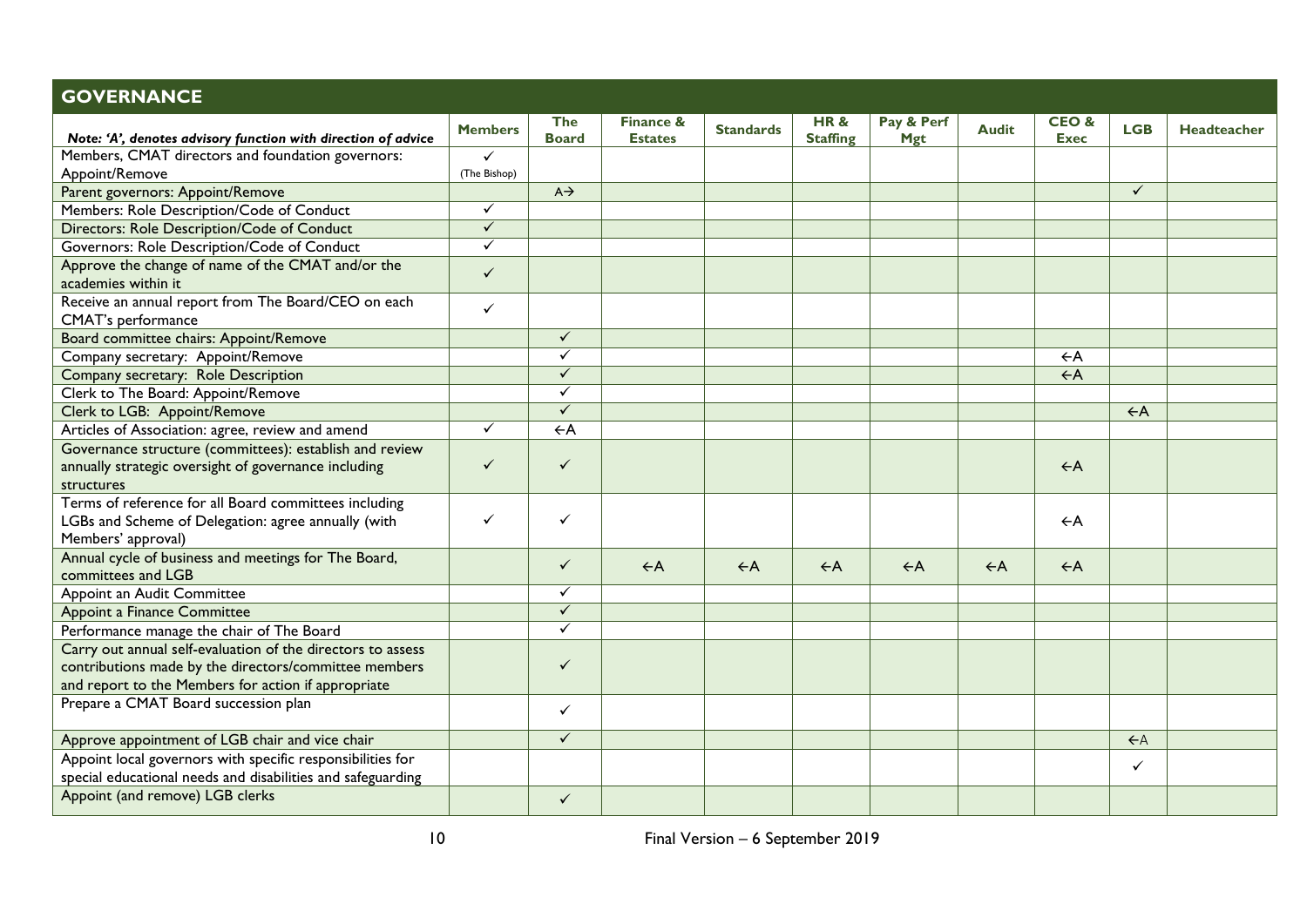| <b>GOVERNANCE</b>                                                                                                                                                                                                                                                                     |                |                            |                             |                  |                        |                   |              |                      |                |                    |
|---------------------------------------------------------------------------------------------------------------------------------------------------------------------------------------------------------------------------------------------------------------------------------------|----------------|----------------------------|-----------------------------|------------------|------------------------|-------------------|--------------|----------------------|----------------|--------------------|
|                                                                                                                                                                                                                                                                                       | <b>Members</b> | <b>The</b><br><b>Board</b> | Finance &<br><b>Estates</b> | <b>Standards</b> | HR&<br><b>Staffing</b> | Pay & Perf<br>Mgt | <b>Audit</b> | CEO &<br><b>Exec</b> | <b>LGB</b>     | <b>Headteacher</b> |
| With the headteacher, establish and develop pupil, parent<br>and staff voice and monitor the same, reporting any issues<br>or other matters to the CEO, directors as appropriate                                                                                                      |                |                            |                             |                  |                        |                   |              |                      | $\checkmark$   | $\leftarrow$ A     |
| Establish and maintain relationships with the parish priest,<br>the diocese, local and parish community to work with them<br>as they contribute to the Catholic formation of the pupils at<br>the academy                                                                             |                |                            |                             |                  |                        |                   |              |                      | ✓              | $\leftarrow$ A     |
| Establish and maintain relationships with parents of pupils<br>attending the academy to support them in their role as<br>primary educators                                                                                                                                            |                |                            |                             |                  |                        |                   |              |                      | $\checkmark$   | $\leftarrow$ A     |
| Establish and maintain a relationship with members of the<br>wider local community, including assisting the headteacher<br>to build relationships with other schools, agencies and<br>businesses in the community to enhance the quality of<br>Catholic education provided for pupils |                |                            |                             |                  |                        |                   |              |                      | ✓              | $\leftarrow$ A     |
| Performance manage the chair of the LGB and report<br>outcome to The Board                                                                                                                                                                                                            |                |                            |                             |                  |                        |                   |              |                      | $\checkmark$   |                    |
| Carry out the annual self-evaluation of the Local Governing<br>Body and report findings to the directors as appropriate                                                                                                                                                               |                |                            |                             |                  |                        |                   |              |                      | ✓              |                    |
| Succession plan to be developed by company secretary for<br>LGBs                                                                                                                                                                                                                      |                | $\checkmark$               |                             |                  |                        |                   |              | $\leftarrow$ A       | $\leftarrow$ A | $\leftarrow$ A     |
| Succession plan for CMAT senior leaders                                                                                                                                                                                                                                               |                |                            |                             |                  | $A \rightarrow$        |                   |              | ✓                    |                |                    |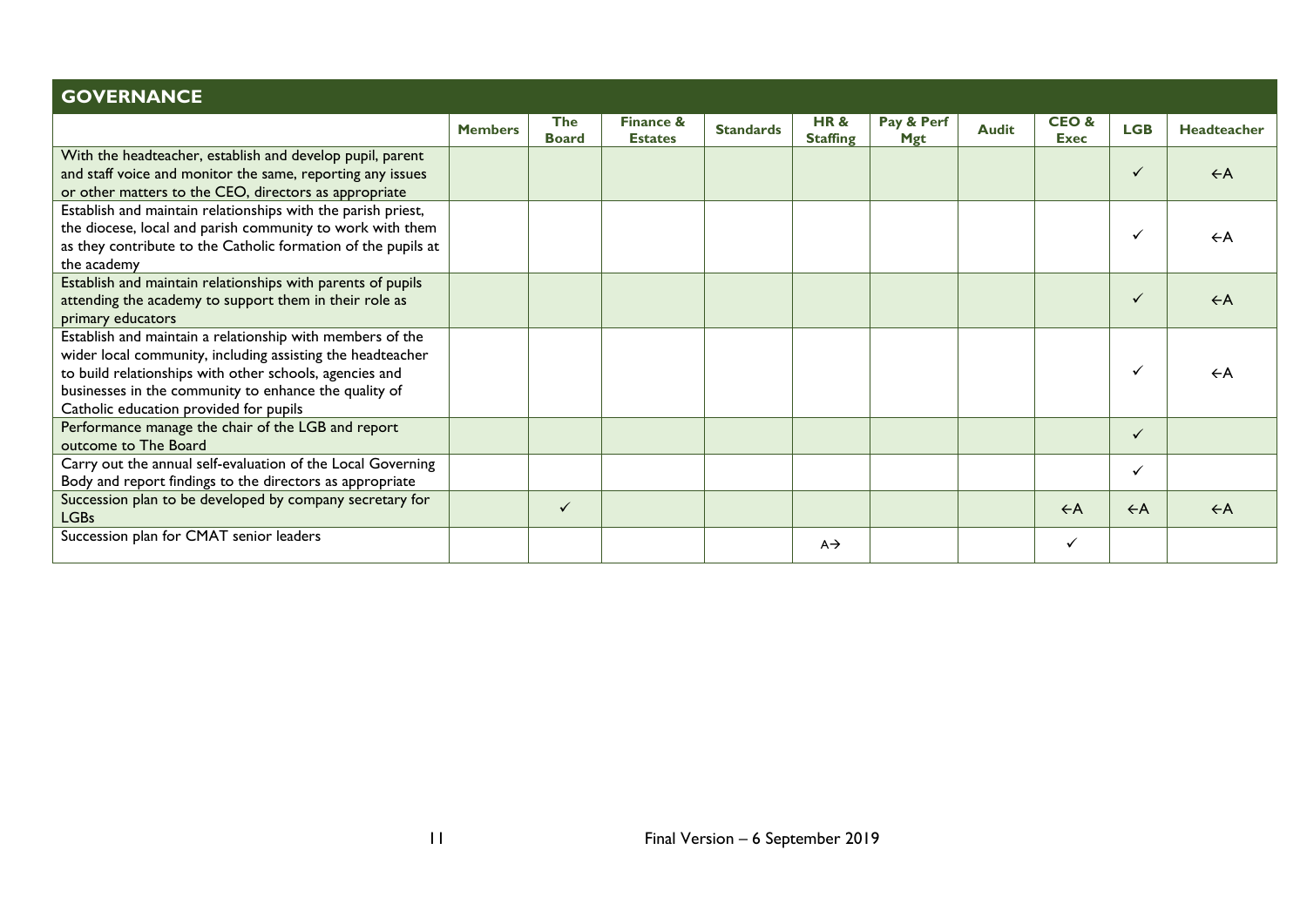| <b>REPORTING AND COMPLIANCE</b>                                                                                                                  |                |                            |                                        |                  |                        |                          |                |                            |              |                    |
|--------------------------------------------------------------------------------------------------------------------------------------------------|----------------|----------------------------|----------------------------------------|------------------|------------------------|--------------------------|----------------|----------------------------|--------------|--------------------|
|                                                                                                                                                  | <b>Members</b> | <b>The</b><br><b>Board</b> | <b>Finance &amp;</b><br><b>Estates</b> | <b>Standards</b> | HR&<br><b>Staffing</b> | Pay & Perf<br><b>Mgt</b> | <b>Audit</b>   | CEO&<br><b>Exec</b>        | <b>LGB</b>   | <b>Headteacher</b> |
| Ensure that statutory information on Trust and academy<br>websites is published                                                                  |                | ✓                          |                                        |                  |                        |                          | $\checkmark$   | $\checkmark$               | $\checkmark$ |                    |
| Directors' Report and Accounts: submit to Members, publish<br>and lodge with Companies House                                                     |                | $\checkmark$               |                                        |                  |                        |                          | $\checkmark$   | $\leftarrow$ A             |              |                    |
| Report to Members on overall performance of the Trust as<br>requested                                                                            |                | $\checkmark$               | $\leftarrow$ A                         | $\leftarrow$ A   | $\leftarrow$ A         | $\leftarrow$ A           | $\leftarrow$ A | $\leftarrow$ A             |              |                    |
| Annual report on work of LGB: submit to The Board and<br>publish on website                                                                      |                |                            |                                        |                  |                        |                          |                |                            | $\checkmark$ | $\leftarrow$ A     |
| NRCDES complaints policy to be adopted by the Trust for<br>all academies (roles and responsibilities are set out in the<br>policy)               |                | $\checkmark$               |                                        |                  |                        |                          |                | $\leftarrow$ A             |              |                    |
| Review the level of complaints across the Trust and report<br>to directors outlining the changes initiated as necessary to<br>address any issues |                |                            |                                        |                  |                        |                          |                | $\checkmark$               |              |                    |
| Agree reporting arrangements for progress on key Trust<br>priorities                                                                             |                | $\checkmark$               | $\leftarrow$ A                         | $\leftarrow$ A   | $\leftarrow$ A         | $\leftarrow$ A           | $\leftarrow$ A | $\leftarrow A \rightarrow$ |              |                    |
| Agree reporting arrangements for progress on school<br>development plan                                                                          |                | $A \rightarrow$            |                                        |                  |                        |                          |                | $\checkmark$               |              |                    |
| Agree Insurance arrangements for Trust                                                                                                           |                | $\checkmark$               | $\leftarrow$ A                         |                  |                        |                          |                | $\leftarrow$ A             |              |                    |
| Agree Insurance arrangements for academies                                                                                                       |                | $\checkmark$               | $\leftarrow$ A                         |                  |                        |                          |                |                            |              |                    |
| Review pupil attendance and staff absence and report to<br><b>Executive Team/Directors/LGB</b>                                                   |                |                            |                                        |                  |                        |                          |                |                            | ✓            | $\leftarrow$ A     |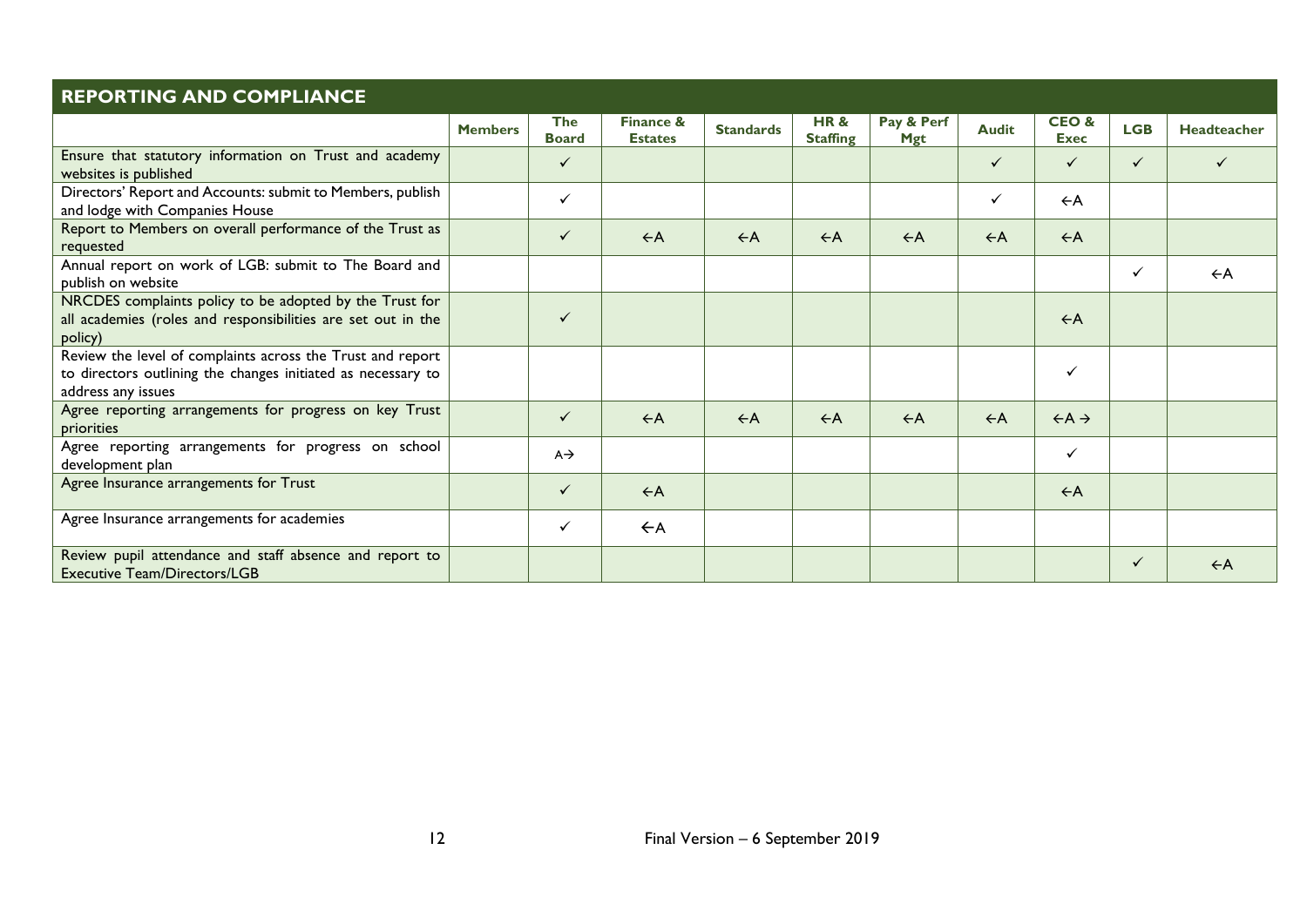| <b>STRATEGIC PLANNING</b>                                                                                                                                                                                       |                 |                            |                                        |                  |                        |                          |                 |                                |              |                |
|-----------------------------------------------------------------------------------------------------------------------------------------------------------------------------------------------------------------|-----------------|----------------------------|----------------------------------------|------------------|------------------------|--------------------------|-----------------|--------------------------------|--------------|----------------|
|                                                                                                                                                                                                                 | <b>Members</b>  | <b>The</b><br><b>Board</b> | <b>Finance &amp;</b><br><b>Estates</b> | <b>Standards</b> | HR&<br><b>Staffing</b> | Pay & Perf<br><b>Mgt</b> | <b>Audit</b>    | <b>CEO&amp;</b><br><b>Exec</b> | <b>LGB</b>   | Headteacher    |
| Preserve and develop the religious and educational character,<br>mission and ethos of the CMAT as determined by the<br>Diocese in accordance with the Articles of Association                                   | $A \rightarrow$ | $\checkmark$               |                                        |                  |                        |                          |                 | $\leftarrow$ A                 |              |                |
| Preserve and develop the religious and educational character,<br>mission and ethos of the academy as determined by the<br>Diocese of Nottingham in accordance with the Articles of<br>Association               |                 |                            |                                        |                  |                        |                          |                 | $A \rightarrow$                | $\checkmark$ | $\leftarrow$ A |
| Produce and adopt a Strategic 3 year rolling plan for the<br>CMAT that will ensure delivery of the Bishop's vision for<br>Catholic Education within the Diocese (produced by The<br>Board, approved by Members) | $\checkmark$    | $\checkmark$               |                                        |                  |                        |                          |                 | $\leftarrow$ A                 |              |                |
| Determine CMAT key priorities and key performance<br>indicators (KPIs) against which progress towards achieving<br>the strategic plan can be measured                                                           | $A \rightarrow$ | ✓                          | $\leftarrow$ A                         | $\leftarrow$ A   | $\leftarrow$ A         | $\leftarrow$ A           |                 | $\leftarrow$ A                 |              |                |
| Engagement with stakeholders on achieving CMAT vision                                                                                                                                                           |                 | $\checkmark$               |                                        |                  |                        |                          |                 | $\checkmark$                   |              |                |
| Determine Trust wide policies                                                                                                                                                                                   |                 | $\checkmark$               | $\leftarrow$ A                         | $\leftarrow$ A   | $\leftarrow$ A         | $\leftarrow$ A           | $\leftarrow$ A  | $\leftarrow$ A                 |              | $\leftarrow$ A |
| Determine academy level policies                                                                                                                                                                                |                 | $A \rightarrow$            | $A \rightarrow$                        | $A \rightarrow$  | $A \rightarrow$        | $A \rightarrow$          | $A \rightarrow$ | $A \rightarrow$                | $\checkmark$ | $\leftarrow$ A |
| Agree top slice (Members to approve)                                                                                                                                                                            | $\checkmark$    | $\checkmark$               | $\leftarrow$ A                         | $\leftarrow$ A   | $\leftarrow$ A         | $\leftarrow$ A           |                 | $\leftarrow$ A                 |              |                |
| Management of risk for the CMAT: establish risk register,<br>review and monitor risks, threats and opportunities                                                                                                |                 | $\checkmark$               | $\leftarrow$ A                         | $\leftarrow$ A   | $\leftarrow$ A         | $\leftarrow$ A           | $\leftarrow$ A  | $\leftarrow$ A                 |              |                |
| Develop the academy's medium to long-term vision for its<br>future viability as a Catholic school and a robust strategy for<br>achieving its vision                                                             |                 |                            | $A \rightarrow$                        | $A \rightarrow$  | $A \rightarrow$        |                          |                 | $A \rightarrow$                | $\checkmark$ | $\leftarrow$ A |
| To produce the vision and direction of the academy in<br>conjunction with the LGB and prepare a school development<br>plan                                                                                      |                 |                            |                                        |                  |                        |                          |                 |                                |              | ✓              |
| Management of risk for the academy: establish risk register,<br>review and monitor risks, threats and opportunities                                                                                             |                 | $A \rightarrow$            |                                        |                  |                        |                          |                 | $A \rightarrow$                | ✓            | $\leftarrow$ A |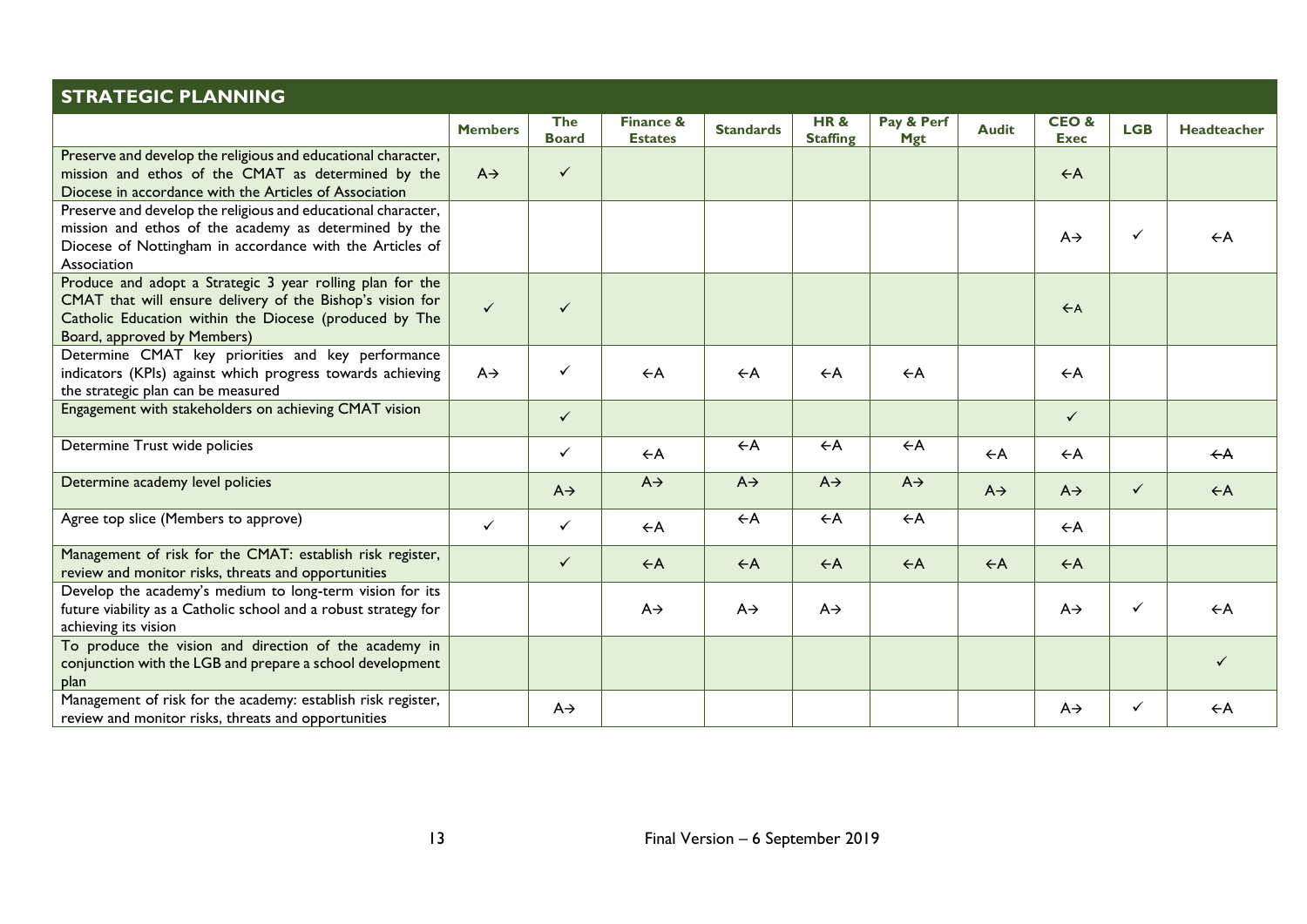HR & STAFFING (Note: the Academy Trust is the employer of all staff – therefore tick in 'The Board' column for all - but delegates the admin functions as set out here. Advice on HR & Staffing *matters to be taken from Academy Trust HR Advisers)*

|                                                                                                                                       | <b>Members</b> | The<br><b>Board</b> | Finance &<br><b>Estates</b> | <b>Standards</b> | <b>HR&amp;</b><br><b>Staffing</b> | Pay & Perf<br><b>Mgt</b> | <b>Audit</b> | CEO&<br><b>Exec</b>        | <b>LGB</b>                        | Headteacher    |
|---------------------------------------------------------------------------------------------------------------------------------------|----------------|---------------------|-----------------------------|------------------|-----------------------------------|--------------------------|--------------|----------------------------|-----------------------------------|----------------|
| Develop safer recruitment policies and procedures including<br>a template single central record (SCR) and ensure staff are<br>trained |                |                     |                             |                  | $\checkmark$                      |                          |              | $\leftarrow$ A             |                                   |                |
| Implement safer recruitment policies and procedures<br>including maintenance of the academy single central record<br>(SCR)            |                |                     |                             |                  | $A \rightarrow$                   |                          |              | $A \rightarrow$            |                                   |                |
| Monitor the implementation of and review safer recruitment<br>procedures                                                              |                | $\checkmark$        |                             |                  | $\leftrightarrow$ A $\rightarrow$ |                          |              | $\checkmark$               | $\checkmark$                      |                |
| Monitor the single central record (SCR) to ensure that it is<br>accurate and up to date in accordance with statutory<br>requirements  |                |                     |                             |                  | $A \rightarrow$                   |                          |              |                            | ✓                                 | $\leftarrow$ A |
| Agree CMAT staffing structure                                                                                                         |                | $\checkmark$        | $\leftarrow$ A              |                  | $\leftarrow$ A                    |                          |              | $\leftarrow$ A             |                                   |                |
| Agree academy staffing structure                                                                                                      |                |                     | $A \rightarrow$             | $A \rightarrow$  | $A \rightarrow$                   |                          |              | ✓                          |                                   | $\leftarrow$ A |
| CMAT Chief Executive Officer - appoint and dismiss                                                                                    |                | $\checkmark$        |                             |                  | $\leftarrow$ A                    |                          |              |                            |                                   |                |
| CMAT Executive Team - appoint and dismiss                                                                                             |                | $\checkmark$        |                             |                  | $\leftarrow$ A                    |                          |              | $\leftarrow$ A             |                                   |                |
| Headteacher appointments - to ensure that all diocesan<br>protocols are followed                                                      |                | $\checkmark$        |                             |                  | $\leftarrow A \rightarrow$        |                          |              | $\leftarrow A \rightarrow$ | $\leftarrow$ A                    |                |
| Headteacher dismissals - to implement the requirements of<br>the relevant CMAT policy                                                 |                | $\checkmark$        |                             |                  |                                   |                          |              | $\leftarrow$ A             |                                   |                |
| All reserved posts appointments - to ensure that all diocesan<br>protocols are followed                                               |                | $\checkmark$        |                             |                  | $\leftrightarrow$ A $\rightarrow$ |                          |              | $\leftrightarrow$          | $\leftarrow$ A                    | $\leftarrow$ A |
| All reserved post dismissals - to implement the requirements<br>of the relevant CMAT policy                                           |                | $\checkmark$        |                             |                  |                                   |                          |              | $\leftarrow$ A             |                                   |                |
| Academy staff (not headteacher/deputy headteacher):<br>appointments - to implement CMAT recruitment process                           |                |                     |                             |                  |                                   |                          |              | $\leftarrow A \rightarrow$ | $\leftrightarrow$ A $\rightarrow$ | $\checkmark$   |
| Academy staff dismissals (not the headteacher/deputy<br>headteacher) - to implement the requirements of the<br>relevant CMAT policy   |                |                     |                             |                  |                                   |                          |              | $A \rightarrow$            |                                   |                |
| Agree performance management cycle and appraisal<br>arrangements                                                                      |                | $\checkmark$        |                             |                  |                                   | A                        |              | $\checkmark$               |                                   |                |
| Undertake performance management of the Chief Executive<br>Officer                                                                    |                | $\checkmark$        |                             |                  |                                   | $\leftarrow$ A           |              |                            |                                   |                |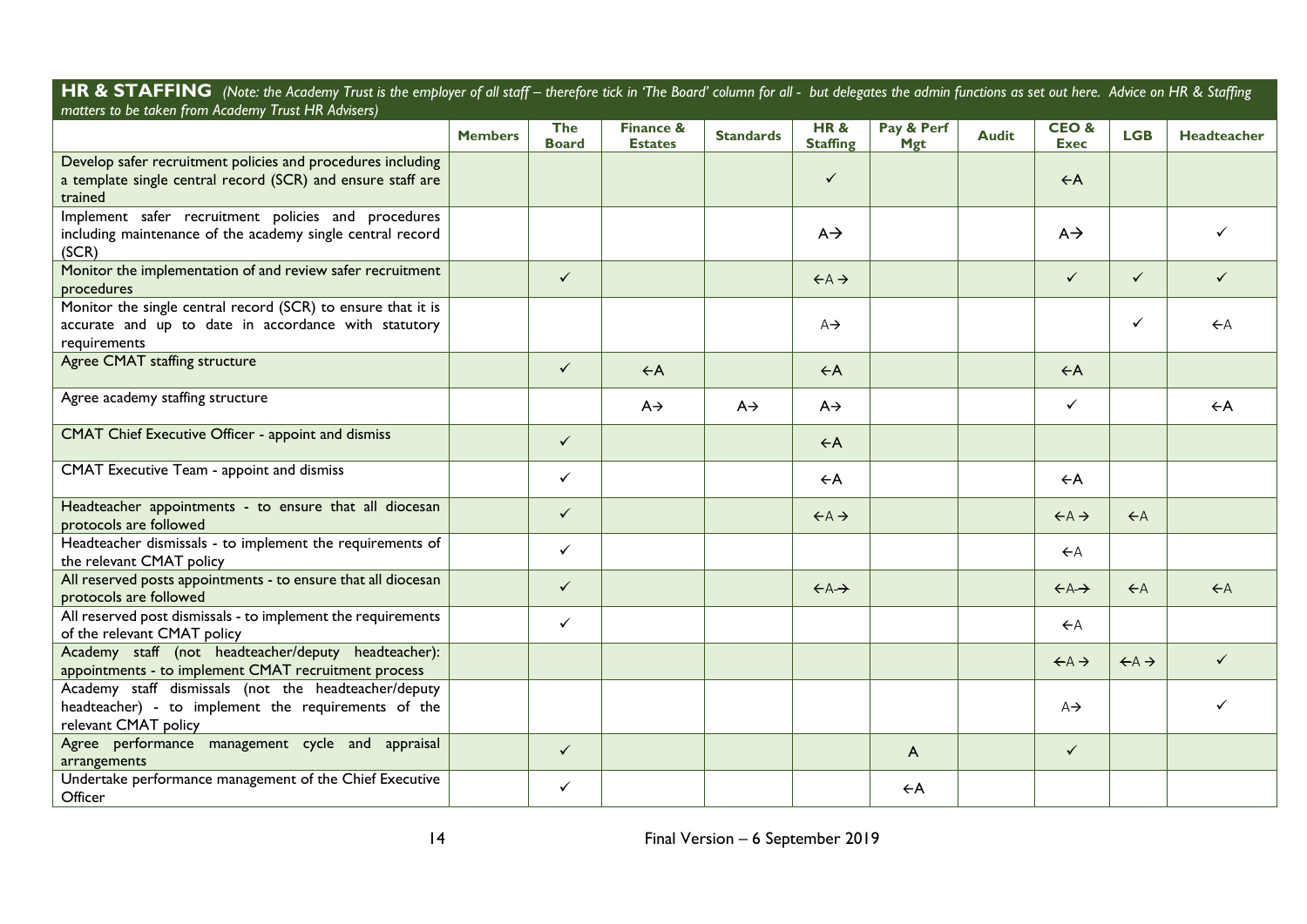| Hold headteacher to account for the educational                        |                                    |                           |                |                |                 |                |                |              |
|------------------------------------------------------------------------|------------------------------------|---------------------------|----------------|----------------|-----------------|----------------|----------------|--------------|
| performance of the academy and its pupils and for the                  |                                    |                           |                |                |                 | $\checkmark$   | $\leftarrow$ A |              |
| internal management and control of the academy including               |                                    |                           |                |                |                 |                |                |              |
| the performance management of staff                                    |                                    |                           |                |                |                 |                |                |              |
| Undertake performance management of central team                       |                                    |                           |                |                |                 | $\checkmark$   |                |              |
| Undertake performance management of headteacher                        |                                    |                           |                |                | $A \rightarrow$ | $\checkmark$   | $\leftarrow$ A |              |
| Undertake performance management of academy staff                      |                                    |                           |                |                |                 |                |                |              |
| Establish and review Trust Pay Policy                                  |                                    | $\checkmark$              | $\leftarrow$ A | $\leftarrow$ A |                 | $\leftarrow$ A |                |              |
| Agree CMAT CEO and executive pay awards                                | $\checkmark$                       |                           |                |                |                 |                |                |              |
|                                                                        | (Exec Pay<br>Renumeration<br>Ctte) |                           |                | $\leftarrow$ A | $\leftarrow$ A  |                |                |              |
| Agree headteacher pay award                                            |                                    | $\checkmark$              |                |                | $\leftarrow$ A  | $\leftarrow$ A | $\leftarrow$ A |              |
| Agree central team pay award                                           |                                    | $\checkmark$              |                |                | $\leftarrow$ A  | $\leftarrow$ A |                |              |
| Agree academy staff pay award                                          |                                    | $\checkmark$              |                |                |                 |                |                |              |
| Agree pay progression decisions                                        |                                    |                           |                |                | $\checkmark$    | $\leftarrow$ A |                |              |
| Hear appeals on pay progression decisions                              |                                    |                           |                | $\checkmark$   |                 |                |                |              |
| Approval of CES policies on appraisal, capability, disciplinary,       |                                    |                           |                |                |                 |                |                |              |
| grievance and sickness absence to be adopted by the Trust              |                                    | ✓                         |                | $\overline{A}$ |                 | $\leftarrow$ A |                |              |
| on behalf of all academies [Responsibilities under each policy are set |                                    |                           |                |                |                 |                |                |              |
| out in the policy as appropriate]                                      |                                    |                           |                |                |                 |                |                |              |
| Approval of HR policies not covered by CES. Responsibilities           |                                    | $\checkmark$              |                | $\leftarrow$ A |                 | $\leftarrow$ A |                |              |
| under each policy are set out in the respective policy                 |                                    |                           |                |                |                 |                |                |              |
| Suspend and lift suspension: Chief Executive Officer                   |                                    | $\checkmark$<br>(Chair of |                |                |                 |                |                |              |
|                                                                        |                                    | The Board                 |                |                |                 |                |                |              |
|                                                                        |                                    | or as                     |                |                |                 |                |                |              |
|                                                                        |                                    | delegated)                |                |                |                 |                |                |              |
| Suspend and lift suspension: headteacher                               |                                    |                           |                |                |                 | $\checkmark$   |                |              |
| Suspend and lift suspension: central team                              |                                    |                           |                |                |                 | $\checkmark$   |                |              |
| Suspend and lift suspension: academy staff                             |                                    |                           |                |                |                 |                |                | $\checkmark$ |
| Making changes to terms and conditions of staff                        |                                    | $\checkmark$              |                | A              |                 | $\leftarrow$ A |                |              |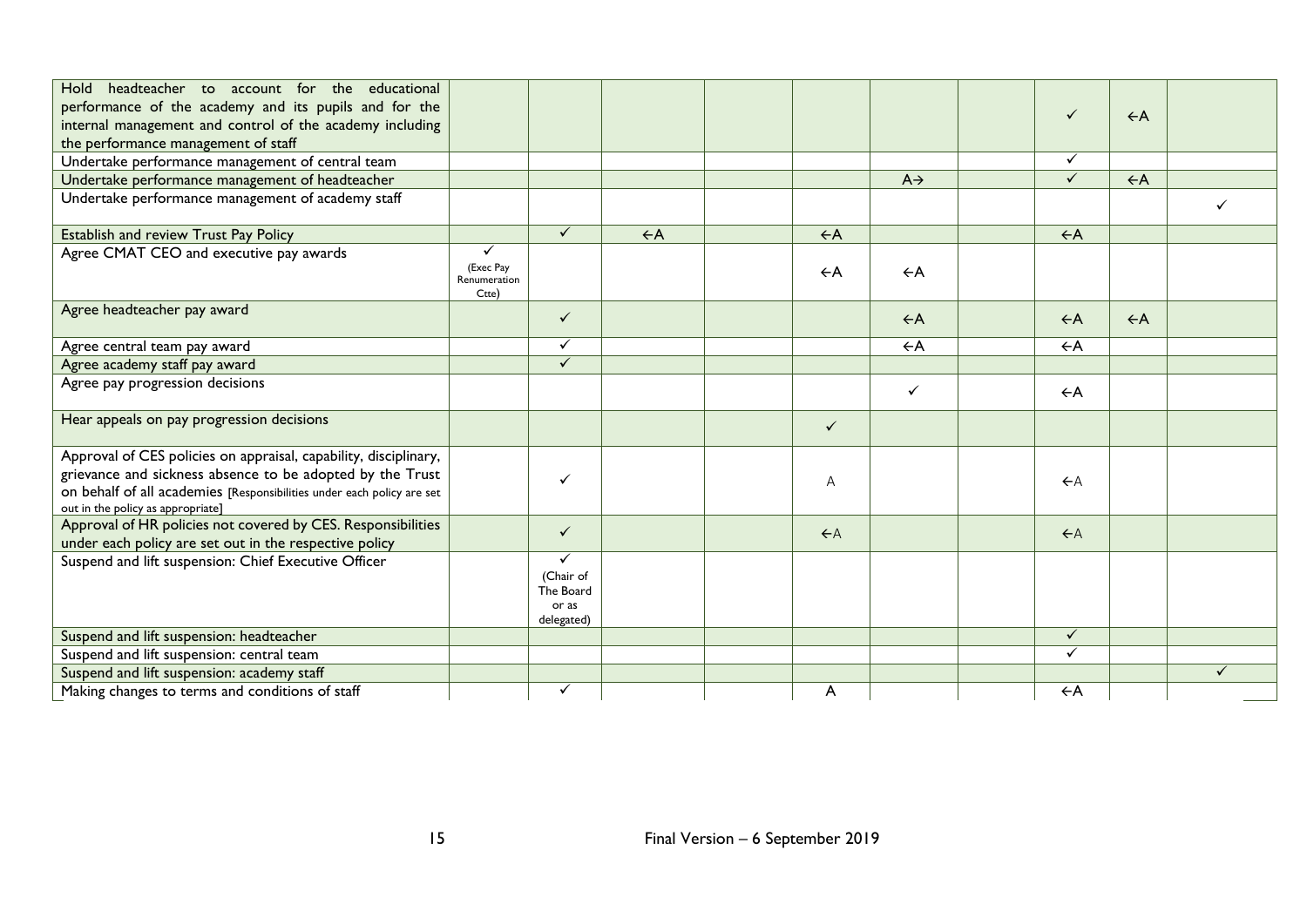| <b>FINANCE</b>                                                                       |                |                            |                                        |                  |                        |                          |                |                     |              |                |
|--------------------------------------------------------------------------------------|----------------|----------------------------|----------------------------------------|------------------|------------------------|--------------------------|----------------|---------------------|--------------|----------------|
|                                                                                      | <b>Members</b> | <b>The</b><br><b>Board</b> | <b>Finance &amp;</b><br><b>Estates</b> | <b>Standards</b> | HR&<br><b>Staffing</b> | Pay & Perf<br><b>Mgt</b> | <b>Audit</b>   | CEO&<br><b>Exec</b> | <b>LGB</b>   | Headteacher    |
| Appoint internal auditor                                                             |                | $\checkmark$               | A                                      |                  |                        |                          | A              |                     |              |                |
| External auditor: appoint and ensure that accounts are                               |                |                            |                                        |                  |                        |                          |                |                     |              |                |
| audited in accordance with diocesan requirements relating to                         |                | $\checkmark$               |                                        |                  |                        |                          | $\overline{A}$ |                     |              |                |
| accounting for the Church's assets                                                   |                |                            |                                        |                  |                        |                          |                |                     |              |                |
| External auditors' report: receive and respond and take                              |                | $\checkmark$               |                                        |                  |                        |                          | $\checkmark$   | $\leftarrow$ A      |              |                |
| appropriate action as required                                                       |                |                            |                                        |                  |                        |                          |                |                     |              |                |
| Budget plan to support delivery of CMAT key priorities                               |                | $\checkmark$               | $\leftarrow$ A                         |                  |                        |                          |                | $\leftarrow$ A      |              |                |
| (annual and 3 year forecasts): agree/review and report                               |                |                            |                                        |                  |                        |                          |                |                     |              |                |
| Budget plan to support delivery of academy key priorities                            |                | $\checkmark$               | $\leftarrow$ A                         |                  |                        |                          |                | $\leftarrow$ A      |              | $\leftarrow$ A |
| (annual and 3 year forecasts): agree/review and report                               |                |                            |                                        |                  |                        |                          |                |                     |              |                |
| Trust's scheme of financial delegation: establish and review                         |                | $\checkmark$               | $\leftarrow$ A                         |                  |                        |                          |                | $\leftarrow$ A      |              |                |
| (including contracts)                                                                |                |                            |                                        |                  |                        |                          |                |                     |              |                |
| Academy's scheme of financial delegation: establish and                              |                |                            | $\checkmark$                           |                  |                        |                          |                | $\leftarrow$ A      |              | ✓              |
| review                                                                               |                |                            |                                        |                  |                        |                          |                |                     |              |                |
| Approve contracts which constitute related<br>party                                  |                | $\checkmark$               |                                        |                  |                        |                          |                | $\leftarrow$ A      |              |                |
| transactions [*requires approval from ESFA]                                          |                |                            |                                        |                  |                        |                          |                |                     |              |                |
| Set up and approve directors' expenses in accordance with                            |                | $\checkmark$               |                                        |                  |                        |                          |                | $\leftarrow$ A      |              |                |
| the Trust's conflicts of interests policy                                            |                |                            |                                        |                  |                        |                          |                |                     |              |                |
| Prepare a Trust wide competitive tendering policy for                                |                |                            | $\checkmark$                           |                  |                        |                          |                | $\leftarrow$ A      |              |                |
| adoption by The Board in accordance with diocesan policy                             |                |                            |                                        |                  |                        |                          |                |                     |              |                |
| on procurement contracts<br>Develop Trust wide procurement strategies and efficiency |                |                            |                                        |                  |                        |                          |                |                     |              |                |
| savings programme (in line with the Trust wide policy) and                           |                |                            |                                        |                  |                        |                          |                | $\checkmark$        |              |                |
| review opportunities for collaborative procurement                                   |                |                            |                                        |                  |                        |                          |                |                     |              |                |
| Support The Board in its monitoring and evaluation of the                            |                |                            |                                        |                  |                        |                          |                |                     |              |                |
| delivery of central services and functions provided or                               |                |                            |                                        |                  |                        |                          |                |                     | $\checkmark$ | $\leftarrow$ A |
| procured by the Trust for the academy                                                |                |                            |                                        |                  |                        |                          |                |                     |              |                |
| Benchmarking and Trust wide value for money: ensure                                  |                |                            |                                        |                  |                        |                          |                |                     |              |                |
| robustness                                                                           |                |                            | $\checkmark$                           |                  |                        |                          |                | $\leftarrow$ A      |              |                |
| Pay diocesan contribution as stipulated from time to time by                         |                |                            |                                        |                  |                        |                          |                |                     |              |                |
| the Bishop of Nottingham in accordance to diocesan agreed                            |                | $\checkmark$               |                                        |                  |                        |                          |                |                     |              |                |
| policy                                                                               |                |                            |                                        |                  |                        |                          |                |                     |              |                |
| Adopt and review the charging and remissions policy                                  |                | $\checkmark$               |                                        |                  |                        |                          |                |                     |              |                |
|                                                                                      |                |                            | $\leftarrow$ A                         |                  |                        |                          |                |                     |              |                |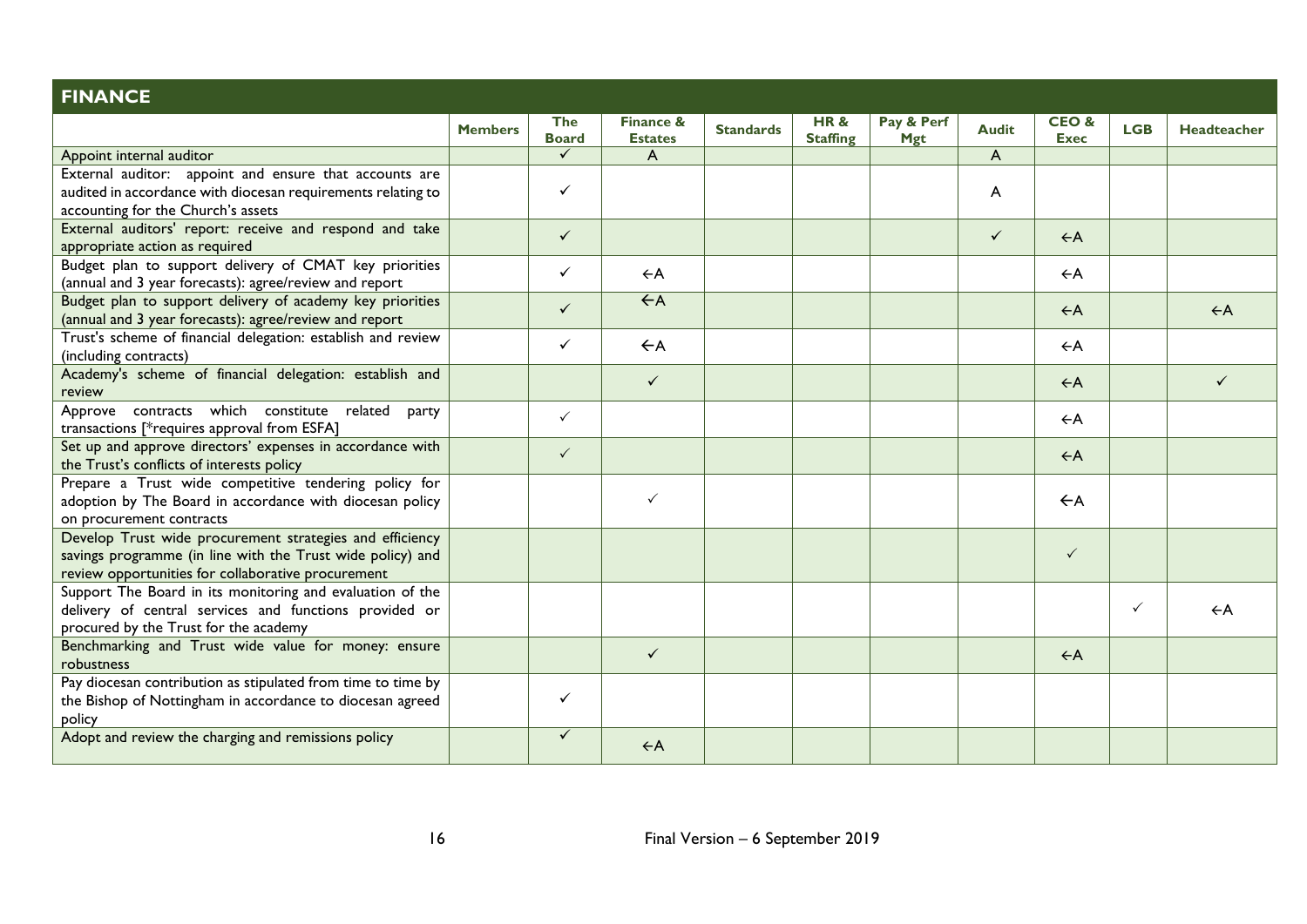| Develop and implement, in conjunction with the Executive<br>Team and headteachers a disaster recovery/business<br>continuity plan for the CMAT and ensure that local plans<br>exist in each academy                           |                |  | $\leftarrow$ A  | $\leftarrow$ A | $\leftarrow$ A |
|-------------------------------------------------------------------------------------------------------------------------------------------------------------------------------------------------------------------------------|----------------|--|-----------------|----------------|----------------|
| Develop and implement, in conjunction with the executive<br>team and headteacher a disaster recovery/business<br>continuity plan for the academy and ensure that local plans<br>exist in each academy                         |                |  | $A \rightarrow$ | ✓              | $\leftarrow$ A |
| Monitor the income, expenditure of the academy and report<br>any issues to the Director of Finance (Operations Director)<br>or The Board                                                                                      |                |  |                 |                |                |
| Ensure any variances from the budget are reported to the<br>Director of Finance or The Board                                                                                                                                  |                |  |                 |                |                |
| Maintain a register of business interests of governors                                                                                                                                                                        |                |  | $A \rightarrow$ | ✓              |                |
| Monitor the provision of free school meals to those pupils<br>meeting the criteria and follow up where there are any issues                                                                                                   |                |  |                 | ✓              |                |
| Ensure the CMAT's financial disaster recovery/business<br>continuity plan is adhered to and remains fit for purpose                                                                                                           |                |  | ✓               |                |                |
| Monitor the income, expenditure and balance sheet of the<br>CMAT and produce monthly budget monitoring reports for<br>the directors highlighting any concerns or issues in<br>accordance to and reflective of diocesan policy | $\leftarrow$ A |  |                 |                |                |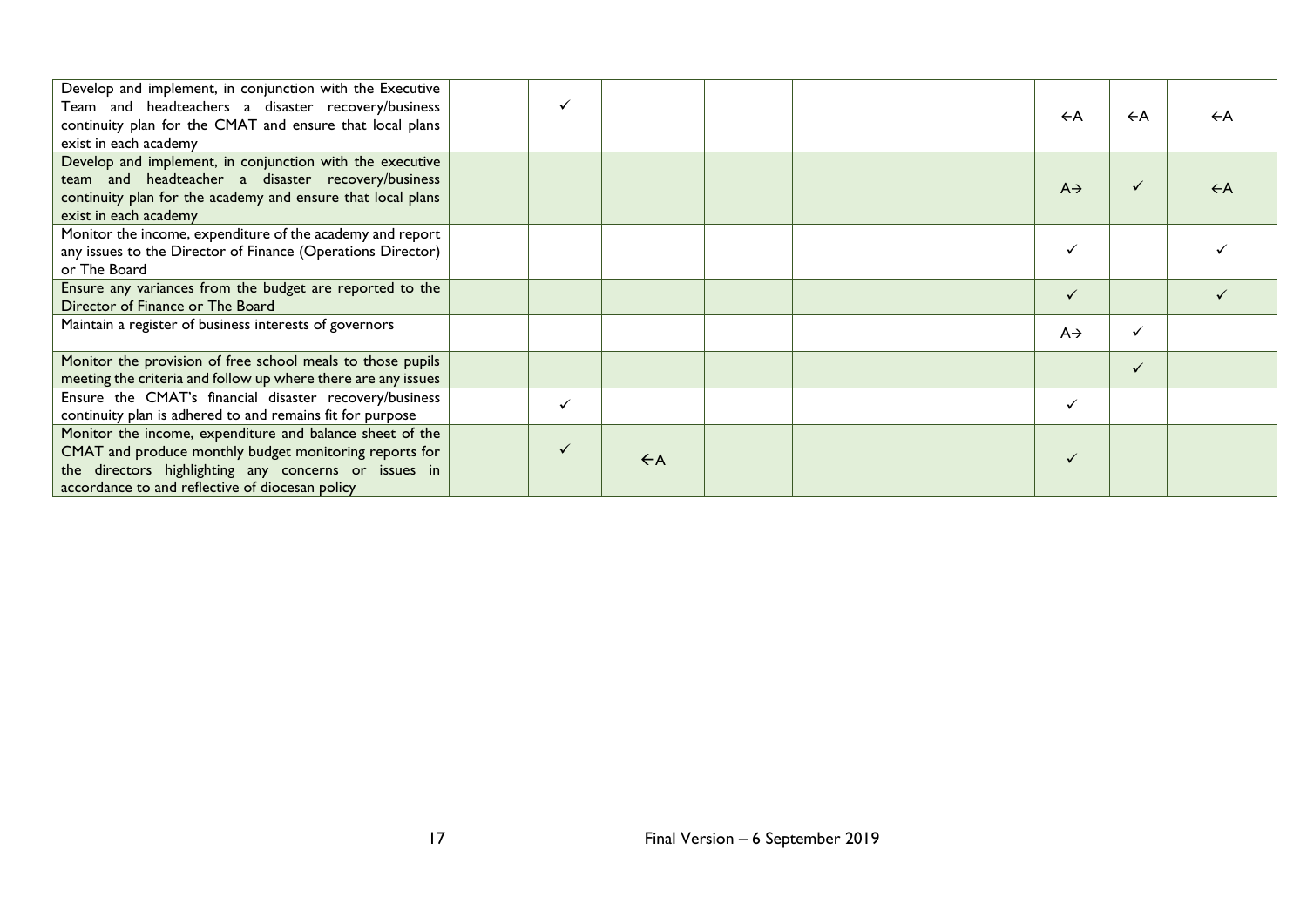| <b>HEALTH &amp; SAFETY / ESTATES</b>                                                                                                                                                                    |                |                            |                             |                  |                        |                          |              |                     |                |                    |
|---------------------------------------------------------------------------------------------------------------------------------------------------------------------------------------------------------|----------------|----------------------------|-----------------------------|------------------|------------------------|--------------------------|--------------|---------------------|----------------|--------------------|
|                                                                                                                                                                                                         | <b>Members</b> | <b>The</b><br><b>Board</b> | Finance &<br><b>Estates</b> | <b>Standards</b> | HR&<br><b>Staffing</b> | Pay & Perf<br><b>Mgt</b> | <b>Audit</b> | CEO&<br><b>Exec</b> | <b>LGB</b>     | <b>Headteacher</b> |
| Oversee development and maintenance of individual<br>academy estate and ensure safety of premises and estate                                                                                            |                | $\checkmark$               | $\checkmark$                |                  |                        |                          |              | $\checkmark$        | $\leftarrow$ A | $\checkmark$       |
| Establish and review asset management plan                                                                                                                                                              |                |                            | ✓                           |                  |                        |                          |              | $\checkmark$        |                | ✓                  |
| Ensure health and safety audits are carried out and<br>report findings                                                                                                                                  |                |                            | $\checkmark$                |                  |                        |                          |              | $\checkmark$        |                | ✓                  |
| Apply to the Diocesan Trustees through the NRCDES for<br>any funding /consent to building works before undertaking<br>any works                                                                         |                | $\checkmark$               | $\leftarrow$ A              |                  |                        |                          |              |                     |                |                    |
| Adopt a Trust wide health and safety policy and risk<br>reporting policy                                                                                                                                |                | $\checkmark$               | $\leftarrow$ A              |                  |                        |                          |              |                     |                |                    |
| Adopt a Trust wide lettings policy in accordance with the<br>Diocesan Trustees' requirements                                                                                                            |                | $\checkmark$               | $\leftarrow$ A              |                  |                        |                          |              |                     |                |                    |
| Make any proposals relating to the school estate to the<br>directors in accordance with any requirements set out by the<br><b>Diocesan Trustees</b>                                                     |                |                            | $\checkmark$                |                  |                        |                          |              | $\checkmark$        |                |                    |
| Monitor and support the implementation of the Trust wide<br>health and safety policy and report any issues to the directors                                                                             |                |                            | $\checkmark$                |                  |                        |                          |              | $\checkmark$        |                |                    |
| Draw up, agree and monitor an accessibility plan for each<br>academy in consultation with the headteachers, reporting<br>any issues to the directors                                                    |                |                            | $\checkmark$                |                  |                        |                          |              | $\checkmark$        |                |                    |
| With agreement from the Diocesan Trustees, advise the<br>directors and manage in conjunction with them, any capital<br>and building improvement grants                                                  |                |                            | ✓                           |                  |                        |                          |              | $\checkmark$        |                |                    |
| Review the risk register of the academy and prepare a risk<br>report for the executive team/directors                                                                                                   |                |                            | $A \rightarrow$             |                  |                        |                          |              | $A \rightarrow$     | $\checkmark$   | ✓                  |
| Follow procedural guidance issued by the CMAT to monitor<br>the implementation of the health and safety policy and ensure<br>that appropriate risk assessments are being carried out in the<br>academy  |                |                            | $A \rightarrow$             |                  |                        |                          |              | $A \rightarrow$     | ✓              |                    |
| Conduct site inspections to review any health and safety<br>issues and the security of premises and equipment                                                                                           |                |                            |                             |                  |                        |                          |              | $\checkmark$        |                |                    |
| Follow procedural guidance issued by the CMAT to monitor<br>the arrangements for the effective supervision of building<br>maintenance and minor works and take up any issues with<br>the executive team |                |                            | $A \rightarrow$             |                  |                        |                          |              | $A \rightarrow$     | $\checkmark$   |                    |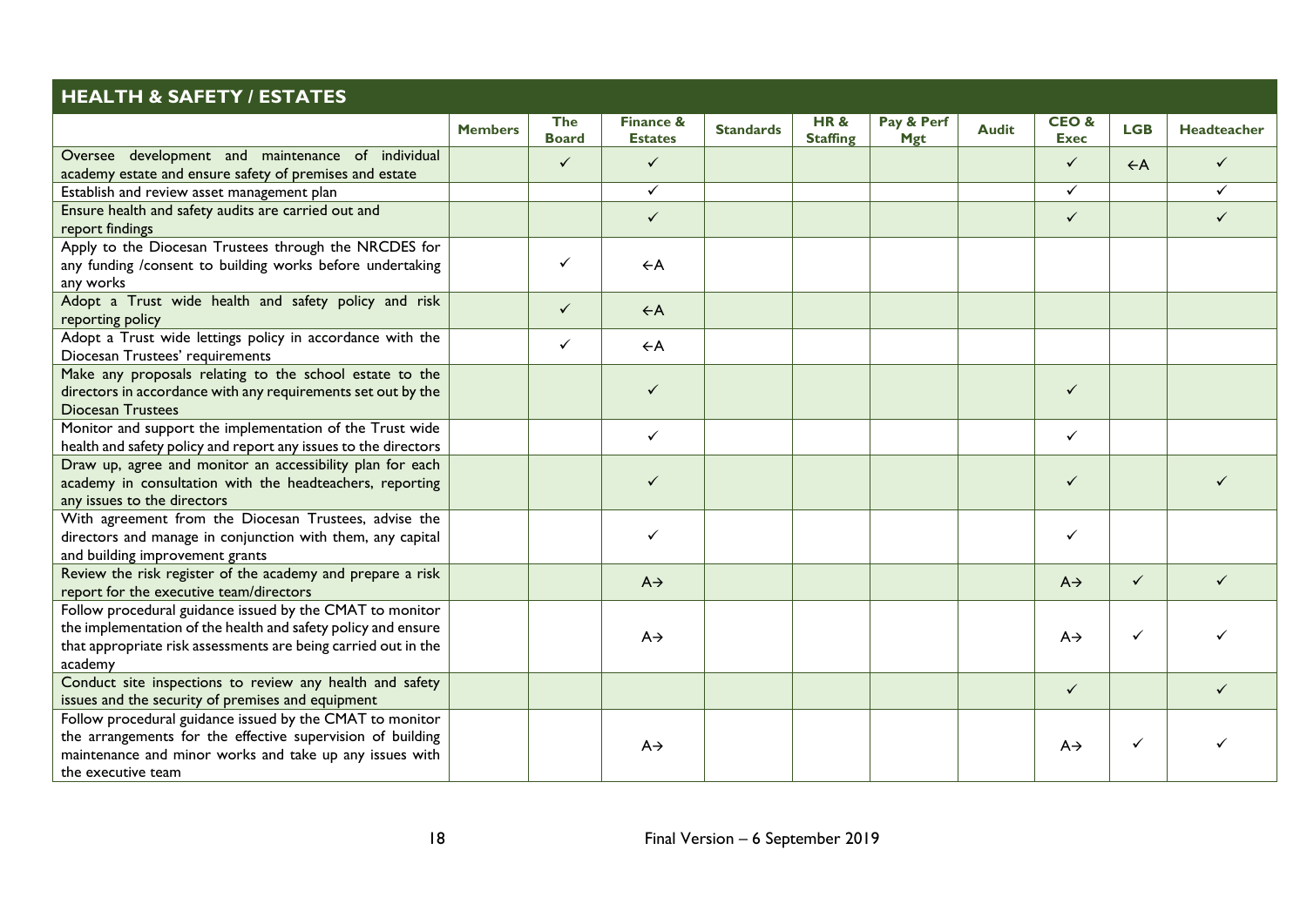| <b>HEALTH &amp; SAFETY / ESTATES</b>                                                                                                   |                |                            |                                        |                  |                        |                   |              |                     |              |                    |
|----------------------------------------------------------------------------------------------------------------------------------------|----------------|----------------------------|----------------------------------------|------------------|------------------------|-------------------|--------------|---------------------|--------------|--------------------|
|                                                                                                                                        | <b>Members</b> | <b>The</b><br><b>Board</b> | <b>Finance &amp;</b><br><b>Estates</b> | <b>Standards</b> | HR&<br><b>Staffing</b> | Pay & Perf<br>Mgt | <b>Audit</b> | CEO&<br><b>Exec</b> | <b>LGB</b>   | <b>Headteacher</b> |
| Prepare a risk register for the LGB having regard to the risks<br>identified by the executive team and audit processes                 |                |                            |                                        |                  |                        |                   |              |                     |              |                    |
| Prepare a health and safety policy for the academy (in line<br>with the Trust wide policy)                                             |                |                            | $\checkmark$                           |                  |                        |                   |              | $\checkmark$        |              |                    |
| Follow procedural guidance issued by the CMAT to monitor<br>the accident book and agree appropriate actions with the<br>executive team |                |                            | $A \rightarrow$                        |                  |                        |                   |              | $A \rightarrow$     | $\checkmark$ |                    |
| Ensure suitable risk assessments are prepared and<br>appropriate actions taken                                                         |                |                            |                                        |                  |                        |                   |              |                     |              |                    |
| Review security of premises and equipment                                                                                              |                |                            |                                        |                  |                        |                   |              |                     |              |                    |
| Implement the Trust wide lettings policy in the academy                                                                                |                |                            |                                        |                  |                        |                   |              |                     |              |                    |
| Liaise with the executive team on the accessibility plan for<br>the academy                                                            |                |                            |                                        |                  |                        |                   |              | $A\rightarrow$      |              |                    |
| Be responsible for closing the school if required on health<br>and safety related issues                                               |                |                            |                                        |                  |                        |                   |              |                     |              |                    |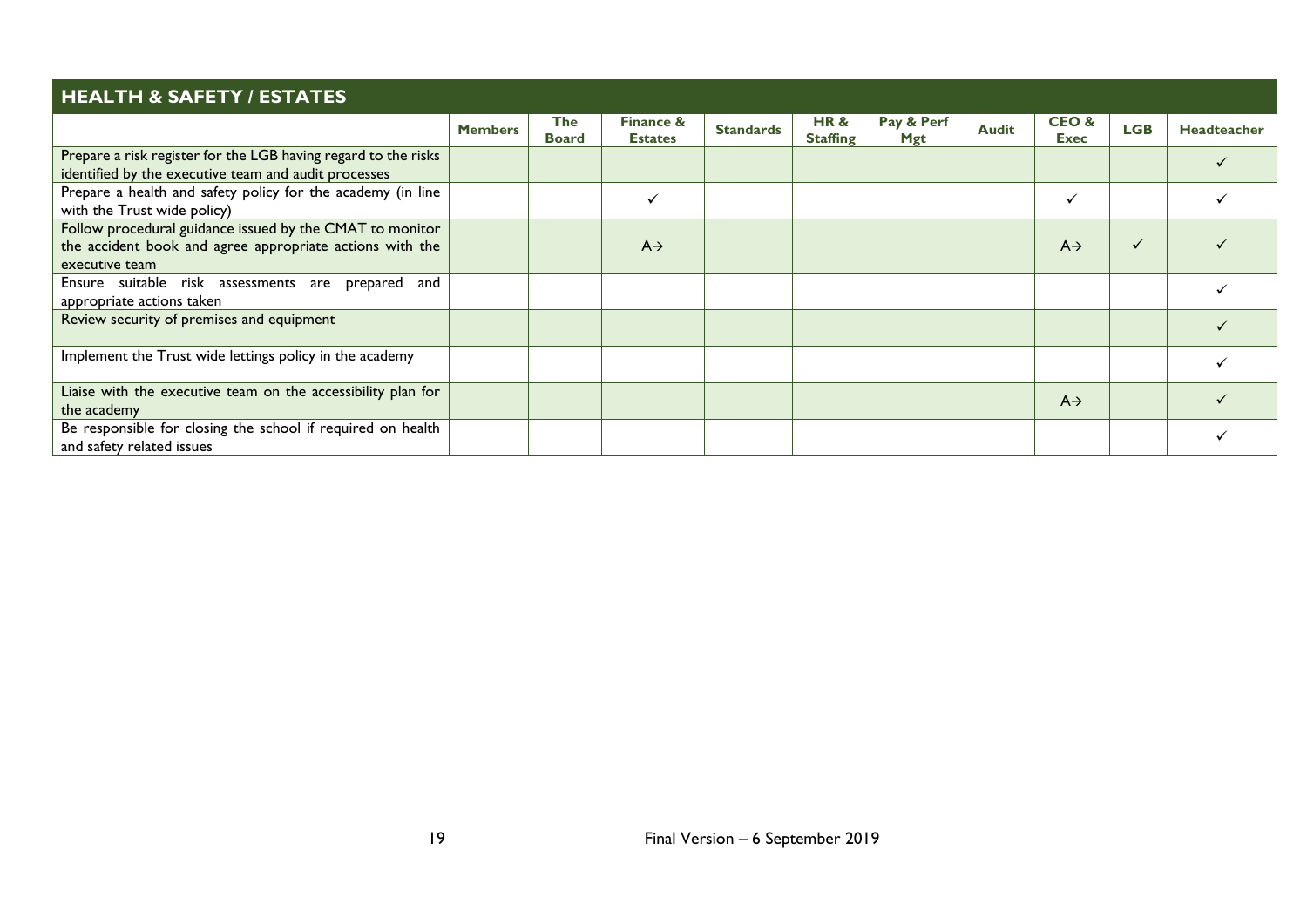| <b>SAFEGUARDING</b>                                                                                                                                       |                |                     |                                        |                  |                        |                          |              |                                |              |             |
|-----------------------------------------------------------------------------------------------------------------------------------------------------------|----------------|---------------------|----------------------------------------|------------------|------------------------|--------------------------|--------------|--------------------------------|--------------|-------------|
|                                                                                                                                                           | <b>Members</b> | The<br><b>Board</b> | <b>Finance &amp;</b><br><b>Estates</b> | <b>Standards</b> | HR&<br><b>Staffing</b> | Pay & Perf<br><b>Mgt</b> | <b>Audit</b> | <b>CEO&amp;</b><br><b>Exec</b> | <b>LGB</b>   | Headteacher |
| Appoint a safeguarding lead director for the Trust                                                                                                        |                | $\checkmark$        |                                        |                  |                        |                          |              |                                |              |             |
| Adopt a Trust wide safeguarding and child protection policy<br>bearing in mind local variance where the Trust spans more<br>than one Local Authority area |                | $\checkmark$        |                                        |                  |                        |                          |              | $\leftarrow$ A                 |              |             |
| Ensure the single central record (SCR) is maintained for all<br>Trust based and cross-school appointments                                                 |                | $\checkmark$        |                                        |                  |                        |                          |              | $\leftarrow$ A                 |              |             |
| Ensure that at least one director on any recruitment panel<br>has up to date safeguarding training                                                        |                | $\checkmark$        |                                        |                  |                        |                          |              |                                |              |             |
| Ensure that all senior leaders are trained in safer recruitment                                                                                           |                | $\checkmark$        |                                        |                  |                        |                          |              | $\checkmark$                   |              |             |
| Ensure that governors who undertake recruitment are<br>trained in safer recruitment                                                                       |                |                     |                                        |                  |                        |                          |              |                                | ✓            |             |
| Monitor safeguarding practice across the Trust and take<br>appropriate action where safeguarding practice is falling short<br>of the standards expected   |                | $\checkmark$        |                                        |                  |                        |                          |              | $\checkmark$                   |              |             |
| Ensure that each academy has appointed a designated teacher<br>to support Looked After Children                                                           |                | $\checkmark$        |                                        |                  |                        |                          |              | $\checkmark$                   |              |             |
| Make arrangements for safeguarding audits to be conducted<br>by independent personnel                                                                     |                |                     |                                        |                  |                        |                          |              | $\checkmark$                   |              |             |
| Report to The Board(at least annually) on the procedures in<br>place for safeguarding and on matters as they arise                                        |                |                     |                                        |                  |                        |                          |              | $\checkmark$                   |              |             |
| Monitor compliance with legislation (including the single<br>central record) and report any failings to The Board                                         |                |                     |                                        |                  |                        |                          |              | $\checkmark$                   |              |             |
| Identify training needs and report to The Board                                                                                                           |                |                     |                                        |                  |                        |                          |              | $\checkmark$                   |              |             |
| Appoint a designated governor for safeguarding                                                                                                            |                |                     |                                        |                  |                        |                          |              |                                | $\checkmark$ |             |
| Monitor systems for safeguarding pupils and report findings<br>to The Board                                                                               |                |                     |                                        |                  |                        |                          |              |                                | $\checkmark$ |             |
| Appoint a Designated Safeguarding Officer (DSO) to support<br>Looked After Children and to ensure the role is compliant<br>with statutory guidance        |                |                     |                                        |                  |                        |                          |              | $A \rightarrow$                |              |             |
| Promote, develop and maintain a robust culture of<br>safeguarding that has at its heart the welfare and needs of the<br>child first                       |                |                     |                                        |                  |                        |                          |              |                                |              |             |
| Appoint designated qualified safeguarding staff who are<br>known by all                                                                                   |                |                     |                                        |                  |                        |                          |              |                                |              |             |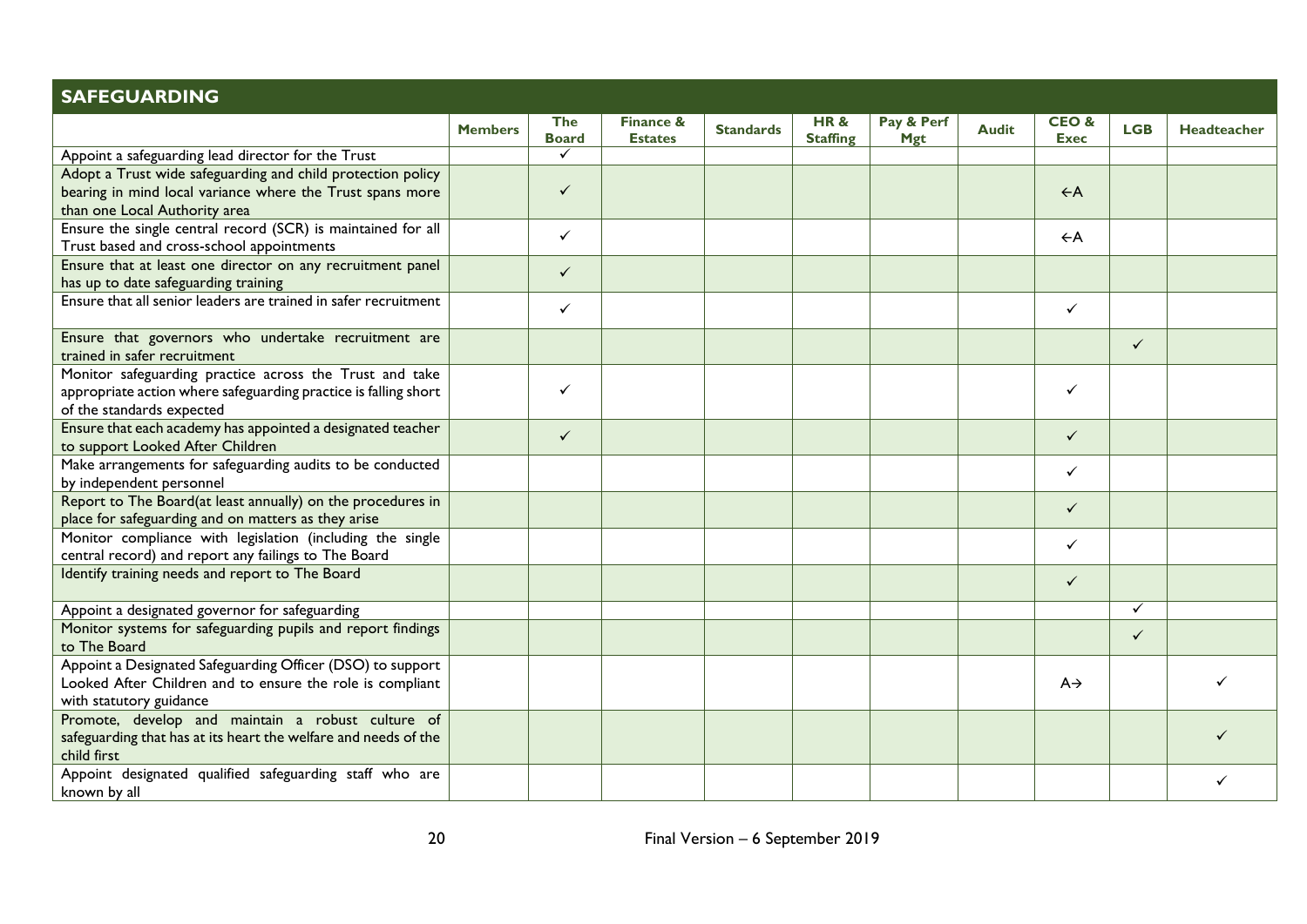| Maintain the single central record (SCR)                  |  |  |  |  |  |
|-----------------------------------------------------------|--|--|--|--|--|
| Ensure compliance with all relevant regulations e.g. Risk |  |  |  |  |  |
| assessments, health and safety etc.                       |  |  |  |  |  |

| <b>ADMISSIONS &amp; EXCLUSIONS</b>                                                                                                                                                                                |                |                            |                                        |                  |                                   |                          |              |                                |              |                |  |  |
|-------------------------------------------------------------------------------------------------------------------------------------------------------------------------------------------------------------------|----------------|----------------------------|----------------------------------------|------------------|-----------------------------------|--------------------------|--------------|--------------------------------|--------------|----------------|--|--|
|                                                                                                                                                                                                                   | <b>Members</b> | <b>The</b><br><b>Board</b> | <b>Finance &amp;</b><br><b>Estates</b> | <b>Standards</b> | <b>HR&amp;</b><br><b>Staffing</b> | Pay & Perf<br><b>Mgt</b> | <b>Audit</b> | <b>CEO&amp;</b><br><b>Exec</b> | <b>LGB</b>   | Headteacher    |  |  |
| Implement diocesan admissions policy                                                                                                                                                                              |                |                            |                                        |                  |                                   |                          |              |                                | ✓            |                |  |  |
| Prepare an annual report to The Board on the need for<br>school places within the local community, including forecasts<br>and the effectiveness of existing arrangements                                          |                |                            |                                        |                  |                                   |                          |              |                                | ✓            |                |  |  |
| Assist the diocese with any requirements it may have relating<br>to the Bishop's duty to seek to ensure that there are<br>sufficient school places available for the baptised Catholic<br>children in his diocese |                | $\checkmark$               |                                        |                  |                                   |                          |              | $\checkmark$                   | $\checkmark$ |                |  |  |
| Provide advice and guidance to the headteacher, LGB and<br>directors as to requirements under the School Admissions<br>and Appeals Codes                                                                          |                |                            |                                        |                  |                                   |                          |              | ✓                              |              |                |  |  |
| Provide oversight and support of the implementation of<br>admissions arrangements across the Trust and ensure that<br>the requirements of the Admissions Code are met                                             |                | $\checkmark$               |                                        |                  |                                   |                          |              | $\checkmark$                   |              |                |  |  |
| Undertake consultation, publish admissions and determine<br>arrangements as required in accordance with the Schools<br>Admissions and Appeals Codes                                                               |                |                            |                                        |                  |                                   |                          |              |                                | ✓            |                |  |  |
| Ensure effective arrangements are in place for pupil<br>recruitment liaising with the Trust                                                                                                                       |                | $\checkmark$               |                                        |                  |                                   |                          |              |                                | $\checkmark$ |                |  |  |
| Make arrangements for determining admissions and hearing<br>admissions appeals                                                                                                                                    |                |                            |                                        |                  |                                   |                          |              |                                | $\checkmark$ |                |  |  |
| Monitor and review decisions on exclusions                                                                                                                                                                        |                |                            |                                        |                  |                                   |                          |              | $A \rightarrow$                | $\checkmark$ | $\leftarrow$ A |  |  |
| Establish exclusion appeal panels when required and ensure<br>that governors are trained in the work of exclusion appeal<br>panels                                                                                |                | ✓                          |                                        |                  |                                   |                          |              |                                |              |                |  |  |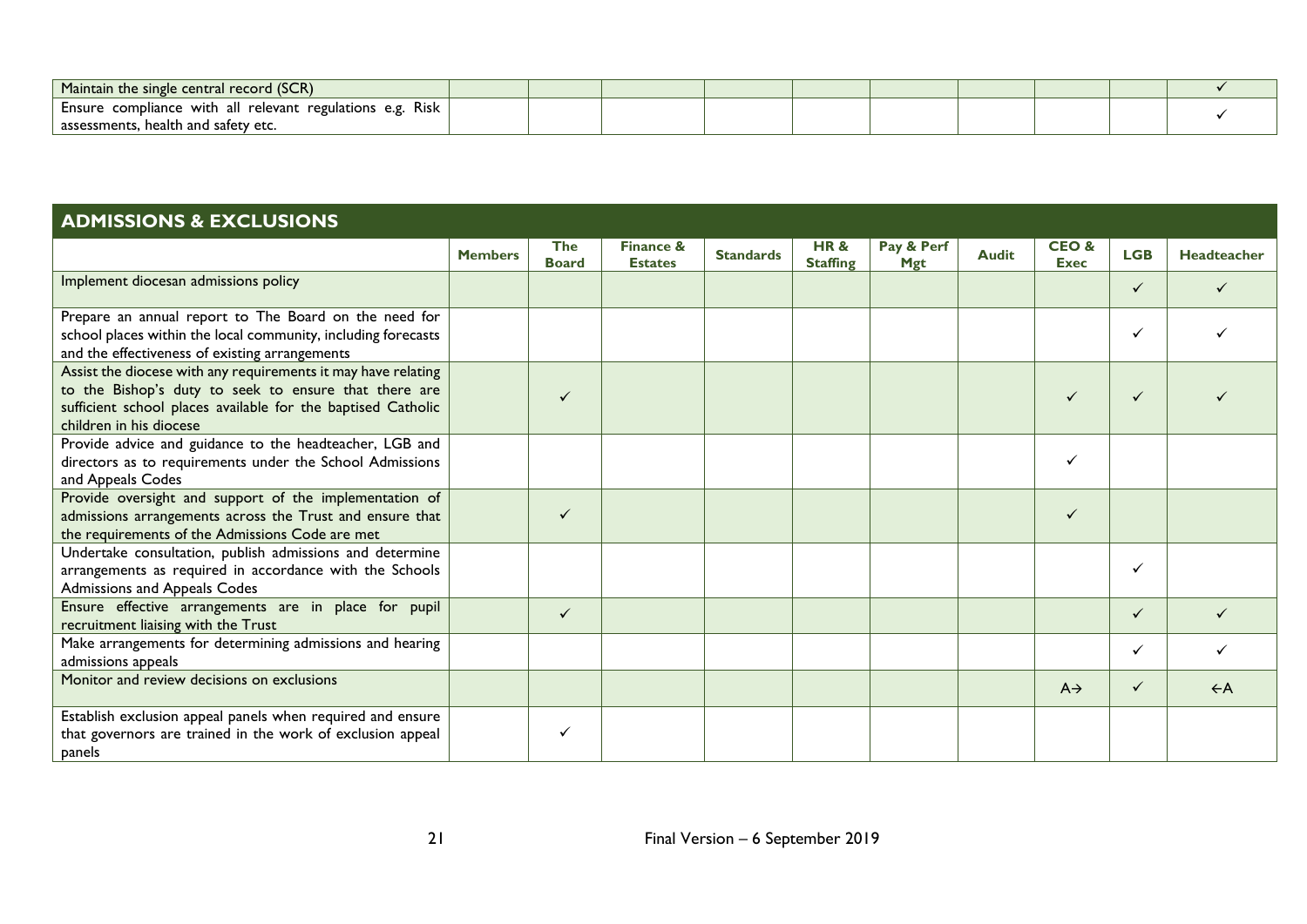| <b>CURRICULUM &amp; STANDARDS</b>                                                                                                                                                                                                                                                                                                                                                                                                                                                                                                                                                                                                                                                                                                          |                |                            |                                        |                  |                        |                          |              |                     |              |             |  |  |
|--------------------------------------------------------------------------------------------------------------------------------------------------------------------------------------------------------------------------------------------------------------------------------------------------------------------------------------------------------------------------------------------------------------------------------------------------------------------------------------------------------------------------------------------------------------------------------------------------------------------------------------------------------------------------------------------------------------------------------------------|----------------|----------------------------|----------------------------------------|------------------|------------------------|--------------------------|--------------|---------------------|--------------|-------------|--|--|
|                                                                                                                                                                                                                                                                                                                                                                                                                                                                                                                                                                                                                                                                                                                                            | <b>Members</b> | <b>The</b><br><b>Board</b> | <b>Finance &amp;</b><br><b>Estates</b> | <b>Standards</b> | HR&<br><b>Staffing</b> | Pay & Perf<br><b>Mgt</b> | <b>Audit</b> | CEO&<br><b>Exec</b> | <b>LGB</b>   | Headteacher |  |  |
| fulfil<br>academies<br>Conference<br>Ensure<br>Bishops'<br>requirements/diocesan expectations for the teaching of<br>Religious Education, that it constitutes 10% of the weekly<br>timetable (5% for 6 <sup>th</sup> Form) and Collective Worship                                                                                                                                                                                                                                                                                                                                                                                                                                                                                          | $\checkmark$   | $\checkmark$               |                                        | $\leftarrow$ A   |                        |                          |              | $\checkmark$        | $\checkmark$ |             |  |  |
| Report any relevant information to the Bishop of<br>Nottingham in order to provide assurances that standards<br>across the academies in the Trust are being met                                                                                                                                                                                                                                                                                                                                                                                                                                                                                                                                                                            |                | $\checkmark$               |                                        | $\leftarrow$ A   |                        |                          |              |                     |              |             |  |  |
| Oversee curriculum policies to ensure they are balanced and<br>broad. This will include:<br>Ensuring that the Catholic mission and ethos of the<br>$\bullet$<br>Trust permeates the curriculum and life at each of<br>the academies<br>Ensuring that every pupil is well-equipped to follow<br>their vocation as active citizens in service to the<br>world<br>Ensuring that the curriculum, extra-curricular<br>$\bullet$<br>activities and ethos will prepare pupils for life in<br>modern Britain<br>Ensuring that there is a written policy on<br>Relationships and Sex Education (RSE) in line with<br>diocesan policy which ensures that it is taught in<br>accordance with the social and moral teachings of<br>the Catholic Church |                | $\checkmark$               |                                        | $\leftarrow$ A   |                        |                          |              |                     |              |             |  |  |
| Act effectively to ensure high standards and draw up and<br>implement plans if standards are not rising, set up<br>support/challenge strategies and alert The Board to any<br>shortcomings or fall in standards before they become serious                                                                                                                                                                                                                                                                                                                                                                                                                                                                                                 |                |                            |                                        | ✓                |                        |                          |              | $\checkmark$        |              |             |  |  |
| Comply with any denominational inspections pursuant to<br>Section 48 and any additional canonical inspections and<br>visitations of the Bishop of Nottingham                                                                                                                                                                                                                                                                                                                                                                                                                                                                                                                                                                               | $\checkmark$   | $\checkmark$               |                                        |                  |                        |                          |              | $\checkmark$        | $\checkmark$ |             |  |  |
| Comply with any other education inspections, eg. Section 5,<br>Section 8 Ofsted inspections as required by law                                                                                                                                                                                                                                                                                                                                                                                                                                                                                                                                                                                                                             | $\checkmark$   | $\checkmark$               |                                        |                  |                        |                          |              | $\checkmark$        | $\checkmark$ | ✓           |  |  |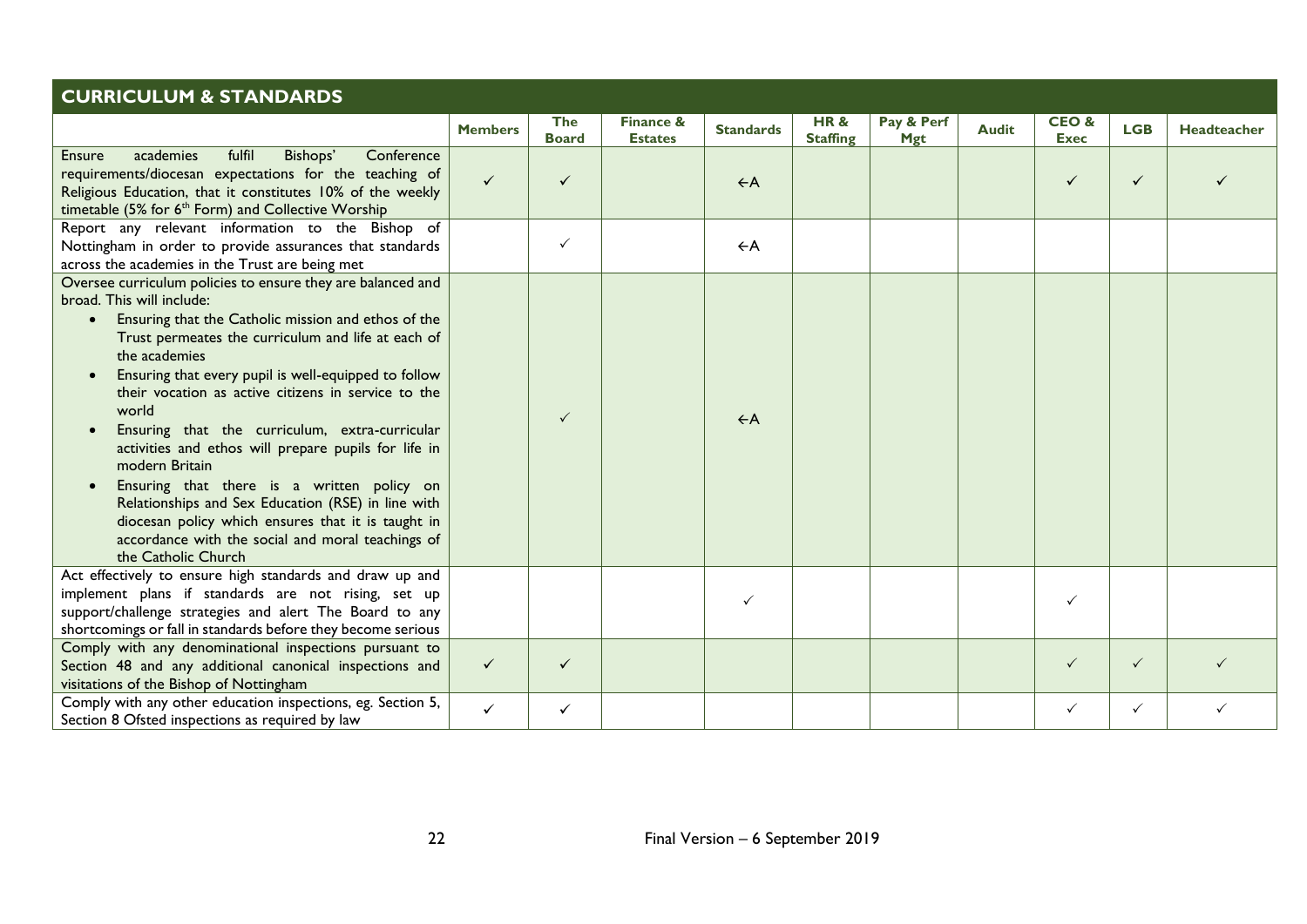| <b>CURRICULUM &amp; STANDARDS</b>                                                                                                                                                                                    |                |                            |                                        |                  |                                   |                          |              |                     |              |                    |
|----------------------------------------------------------------------------------------------------------------------------------------------------------------------------------------------------------------------|----------------|----------------------------|----------------------------------------|------------------|-----------------------------------|--------------------------|--------------|---------------------|--------------|--------------------|
|                                                                                                                                                                                                                      | <b>Members</b> | <b>The</b><br><b>Board</b> | <b>Finance &amp;</b><br><b>Estates</b> | <b>Standards</b> | <b>HR&amp;</b><br><b>Staffing</b> | Pay & Perf<br><b>Mgt</b> | <b>Audit</b> | CEO&<br><b>Exec</b> | <b>LGB</b>   | <b>Headteacher</b> |
| Ensure that the curriculum of the academy is taught in the<br>light of the teachings of Christ and the Catholic Church and<br>actively promotes the spiritual and moral development of<br>pupils                     |                |                            |                                        | $\checkmark$     |                                   |                          |              | $\checkmark$        | $\checkmark$ |                    |
| Ensure that the headteacher is complying with the<br>requirement to provide a daily Act of Collective Worship in<br>accordance with the rites, practices, disciplines and liturgical<br>norms of the Catholic Church |                |                            |                                        | $\checkmark$     |                                   |                          |              | $\checkmark$        | $\checkmark$ |                    |
| Ensure that Relationships and Sex Education (RSE) is taught<br>in accordance with the social and moral teachings of the<br>Catholic Church having regard to diocesan policy                                          |                |                            |                                        | $\checkmark$     |                                   |                          |              | $\checkmark$        | $\checkmark$ |                    |
| Monitor the quality assurance of teaching and learning, the<br>curriculum inclusion and the sharing of good practice across<br>the academy and take action where any issues arise                                    |                |                            |                                        |                  |                                   |                          |              | $\checkmark$        | $\checkmark$ |                    |
| Monitor the target data for the school figures reported from<br>the headteacher relating to standards and reporting any<br>issues to the executive team                                                              |                |                            |                                        |                  |                                   |                          |              | $A \rightarrow$     | $\checkmark$ |                    |
| Monitor the delivery of the school development plan and its<br>impact, reporting any issues to the executive team                                                                                                    |                |                            |                                        |                  |                                   |                          |              | $A \rightarrow$     | $\checkmark$ |                    |
| Ensure the curriculum is appropriately delivered by the<br>academy to ensure that the highest possible level of academic<br>performance in all areas is achieved                                                     |                |                            |                                        | $\checkmark$     |                                   |                          |              | $\checkmark$        | $\checkmark$ |                    |
| Ensure that Religious Education is in accordance with the<br>teachings, doctrines, disciplines and norms of the Catholic<br>Church both as a core subject and integrated into other<br>subject areas                 |                |                            |                                        | $\checkmark$     |                                   |                          |              | $\checkmark$        | $\checkmark$ |                    |
| Make provision for a daily Act of Collective Worship in<br>accordance with the rites, practices, disciplines and liturgical<br>norms of the Catholic Church                                                          |                |                            |                                        |                  |                                   |                          |              |                     |              |                    |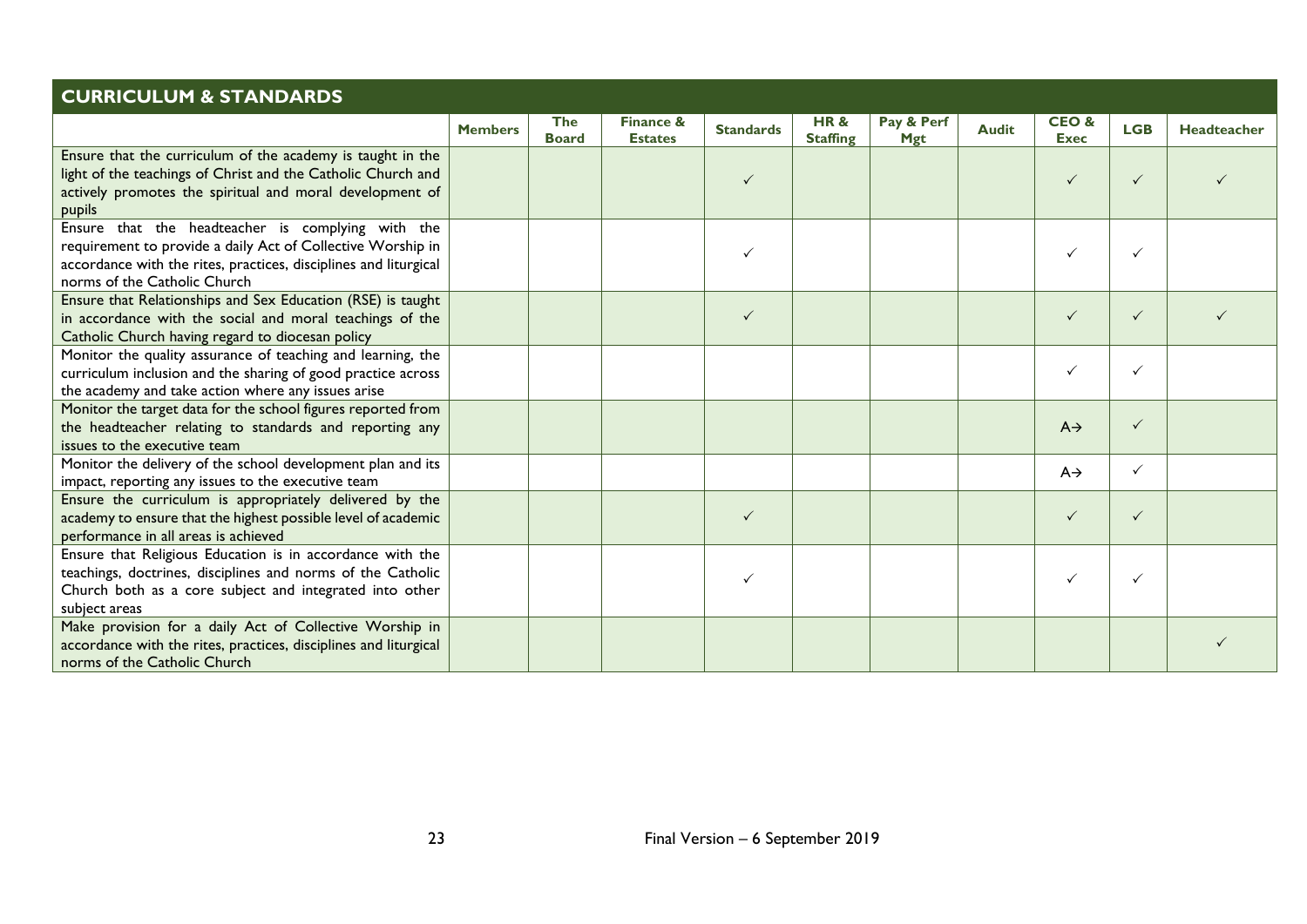| <b>CURRICULUM &amp; STANDARDS</b>                                                                                                          |                |                            |                                        |                  |                        |                          |              |                     |                 |                    |  |
|--------------------------------------------------------------------------------------------------------------------------------------------|----------------|----------------------------|----------------------------------------|------------------|------------------------|--------------------------|--------------|---------------------|-----------------|--------------------|--|
|                                                                                                                                            | <b>Members</b> | <b>The</b><br><b>Board</b> | <b>Finance &amp;</b><br><b>Estates</b> | <b>Standards</b> | HR&<br><b>Staffing</b> | Pay & Perf<br><b>Mgt</b> | <b>Audit</b> | CEO&<br><b>Exec</b> | <b>LGB</b>      | <b>Headteacher</b> |  |
| Implement targets for pupil achievement and progress and<br>monitor against targets and report findings to the<br>LGB/executive team       |                |                            |                                        |                  |                        |                          |              |                     |                 |                    |  |
| Monitor progress against targets and report findings to The<br>Board                                                                       |                |                            |                                        |                  |                        |                          |              | $A \rightarrow$     |                 |                    |  |
| Report figures to the executive team and the LGB relating to<br>standards and using a uniform software package to report<br>and analyse it |                |                            |                                        |                  |                        |                          |              |                     |                 |                    |  |
| Prepare a school development plan for approval by the CEO                                                                                  |                |                            |                                        | $A \rightarrow$  |                        |                          |              | $A \rightarrow$     | $A \rightarrow$ |                    |  |
| Ensure the performance management of staff is carried out<br>in line with policy                                                           |                |                            |                                        |                  |                        |                          |              | $A \rightarrow$     | $A \rightarrow$ |                    |  |
| Ensure the quality of teaching over time meets the levels set<br>out in the school development plan                                        |                |                            |                                        |                  |                        |                          |              | $A \rightarrow$     | $A\rightarrow$  |                    |  |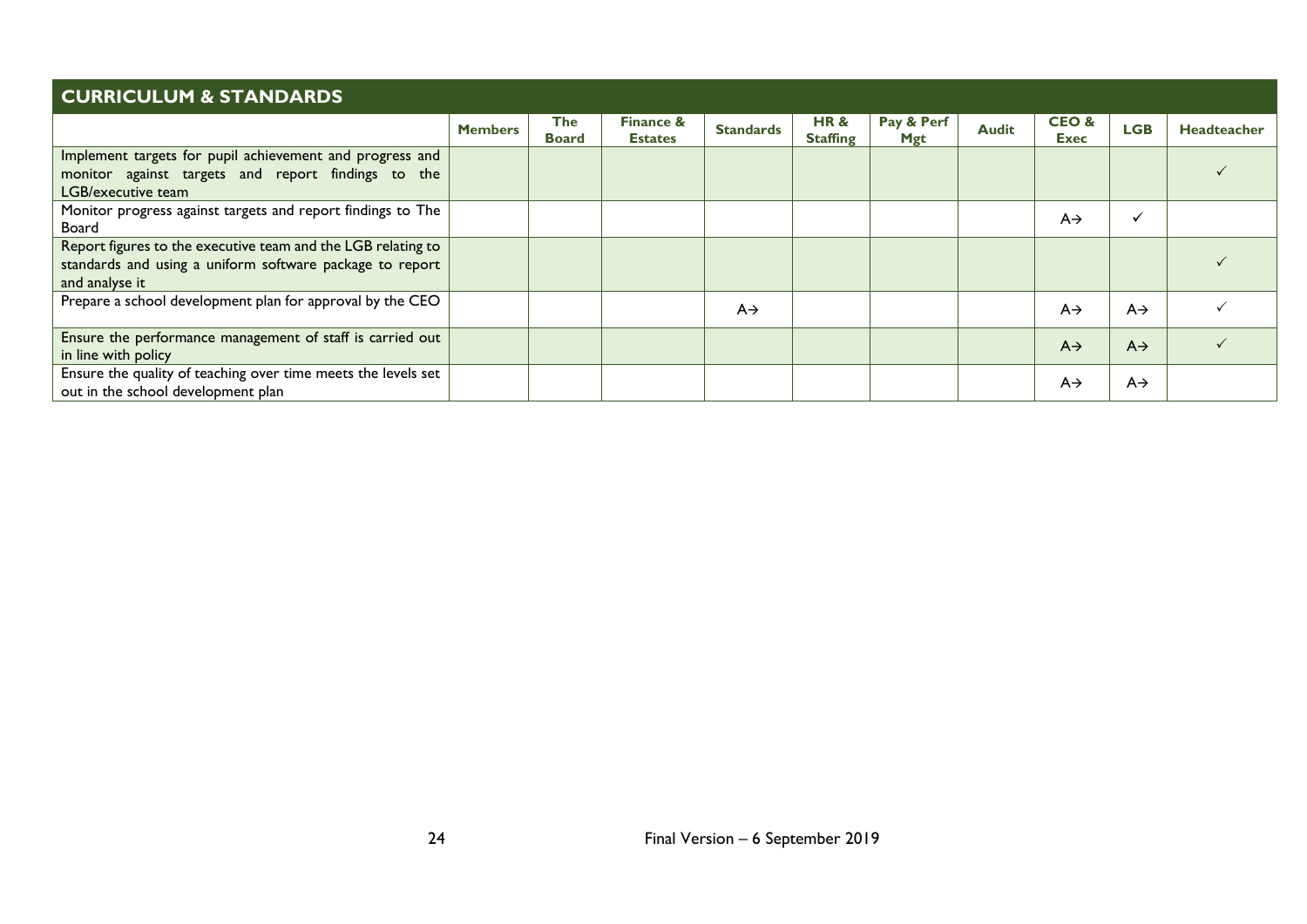| <b>SPECIAL EDUCATIONAL NEEDS / DISABILITIES &amp; VULNERABLE GROUPS</b>                                                                                                      |                |                            |                                        |                  |                        |                          |              |                                |              |             |  |  |
|------------------------------------------------------------------------------------------------------------------------------------------------------------------------------|----------------|----------------------------|----------------------------------------|------------------|------------------------|--------------------------|--------------|--------------------------------|--------------|-------------|--|--|
|                                                                                                                                                                              | <b>Members</b> | <b>The</b><br><b>Board</b> | <b>Finance &amp;</b><br><b>Estates</b> | <b>Standards</b> | HR&<br><b>Staffing</b> | Pay & Perf<br><b>Mgt</b> | <b>Audit</b> | <b>CEO&amp;</b><br><b>Exec</b> | <b>LGB</b>   | Headteacher |  |  |
| Adopt a Trust wide SEND policy                                                                                                                                               |                | $\checkmark$               |                                        |                  |                        |                          |              |                                |              |             |  |  |
| Appoint a lead SEND director                                                                                                                                                 |                | $\checkmark$               |                                        |                  |                        |                          |              |                                |              |             |  |  |
| Ensure compliance with legal requirements relating to SEND<br>and Looked After Children within academies                                                                     |                |                            |                                        |                  |                        |                          |              | $\checkmark$                   |              | ✓           |  |  |
| Produce a report to The Board on SEND provision across<br>the Trust and take action as they direct                                                                           |                |                            |                                        |                  |                        |                          |              | $\checkmark$                   |              |             |  |  |
| Monitor and review provision for SEND and Looked<br>after Pupils                                                                                                             |                | $\checkmark$               |                                        |                  |                        |                          |              |                                | $\checkmark$ |             |  |  |
| Appoint a local governor responsible for SEND and inclusion                                                                                                                  |                |                            |                                        |                  |                        |                          |              | $A \rightarrow$                | $\checkmark$ |             |  |  |
| Provide oversight of the implementation of the policy within<br>the academy and compliance with the legal requirements<br>relating to disability and report to the directors |                |                            |                                        |                  |                        |                          |              |                                | ✓            |             |  |  |
| Ensure that inclusion involves challenging all vulnerable<br>groups within the academy                                                                                       |                |                            |                                        |                  |                        |                          |              |                                | $\checkmark$ |             |  |  |
| Designate a teacher to be responsible for coordinating SEND<br>provision                                                                                                     |                |                            |                                        |                  |                        |                          |              |                                |              |             |  |  |
| Liaise with the Local Authority in respect of pupils who have<br>or might have SEND                                                                                          |                |                            |                                        |                  |                        |                          |              |                                |              |             |  |  |
| Make provision for SEND pupils with or without a statement<br>or Education Health Care Plan (EHCP)                                                                           |                |                            |                                        |                  |                        |                          |              |                                |              |             |  |  |
| Ensure compliance with legal requirements relating to<br>disability within the academy                                                                                       |                |                            |                                        |                  |                        |                          |              |                                | ✓            |             |  |  |
| Report to the LGB and CEO on the effectiveness and impact<br>of interventions with vulnerable groups                                                                         |                |                            |                                        |                  |                        |                          |              |                                |              |             |  |  |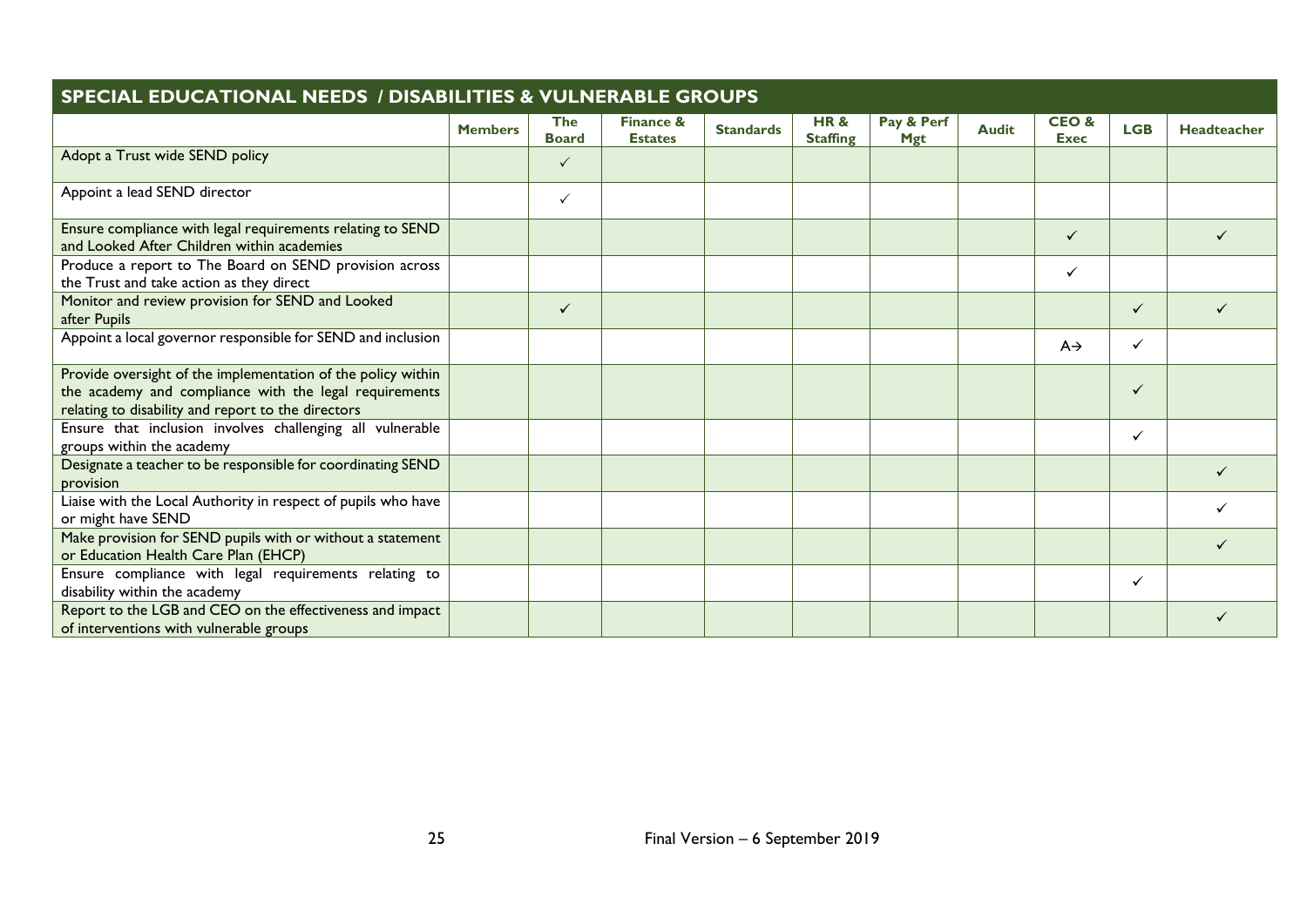| <b>OTHER PUPIL RELATED MATTERS</b>                                                                           |                |                     |                                        |                  |                                   |                          |              |                                |              |                    |  |
|--------------------------------------------------------------------------------------------------------------|----------------|---------------------|----------------------------------------|------------------|-----------------------------------|--------------------------|--------------|--------------------------------|--------------|--------------------|--|
|                                                                                                              | <b>Members</b> | The<br><b>Board</b> | <b>Finance &amp;</b><br><b>Estates</b> | <b>Standards</b> | <b>HR&amp;</b><br><b>Staffing</b> | Pay & Perf<br><b>Mgt</b> | <b>Audit</b> | <b>CEO&amp;</b><br><b>Exec</b> | <b>LGB</b>   | <b>Headteacher</b> |  |
| Monitor the impact of the pupil premium in the academy and<br>advise executive team/directors                |                |                     |                                        |                  |                                   |                          |              |                                | $\checkmark$ |                    |  |
| Monitor the impact of the sports premium in the academy<br>and advise the executive team/directors           |                |                     |                                        |                  |                                   |                          |              |                                |              |                    |  |
| Ensure effective deployment of the pupil premium and<br>monitor its impact, reporting any issues to the LGB  |                |                     |                                        |                  |                                   |                          |              |                                |              |                    |  |
| Support the Trust and the headteacher in the extended<br>school provision in the academy                     |                |                     |                                        |                  |                                   |                          |              |                                | $\checkmark$ |                    |  |
| Monitor the implementation of a behaviour policy for the<br>academy in line with Trust wide policies         |                |                     |                                        |                  |                                   |                          |              |                                | $\checkmark$ | $\leftarrow$ A     |  |
| Set the uniform policy                                                                                       |                |                     |                                        |                  |                                   |                          |              |                                | $\checkmark$ | $\leftarrow$ A     |  |
| Approval of significant changes to the academy e.g. length of<br>school day, start/finish times and holidays |                |                     | $\leftarrow$ A                         | $\leftarrow$ A   |                                   |                          |              | $\leftarrow$ A                 |              | $\leftarrow$ A     |  |